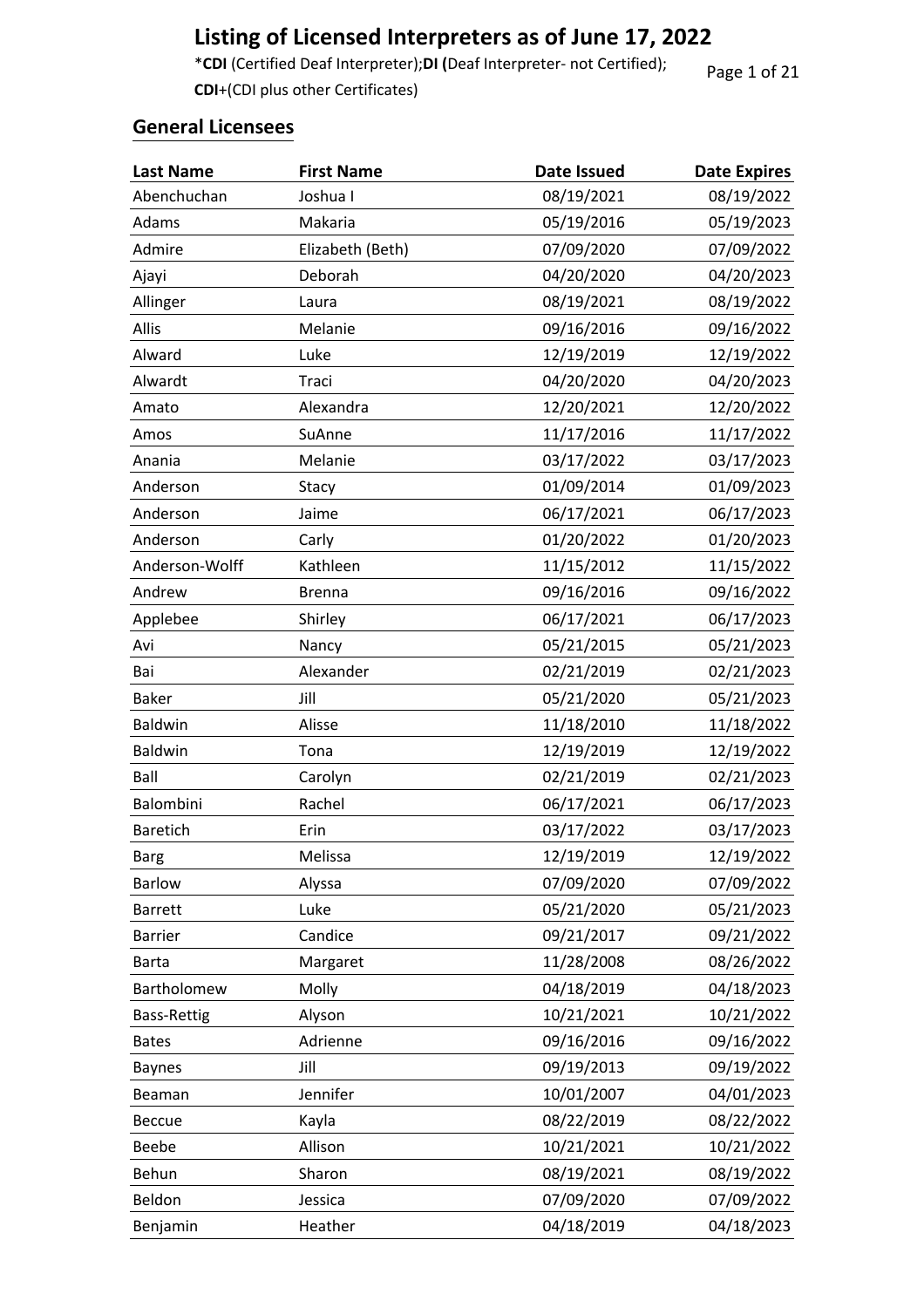| <b>Last Name</b>    | <b>First Name</b> | <b>Date Issued</b> | <b>Date Expires</b> |
|---------------------|-------------------|--------------------|---------------------|
| <b>Bennett</b>      | Sarah             | 11/16/2017         | 11/16/2022          |
| Benton              | Sarah             | 10/01/2007         | 05/22/2023          |
| Bergmann            | Julie             | 10/21/2021         | 10/21/2022          |
| Berlanga-Shevchuk   | Yvonne            | 11/18/2010         | 11/18/2022          |
| Berlove             | Noah              | 01/07/2021         | 01/07/2023          |
| Bernard             | M. Chris          | 05/18/2022         | 05/18/2023          |
| <b>Bert</b>         | Paul M            | 01/07/2021         | 01/07/2023          |
| <b>Black</b>        | Rebecca           | 09/17/2020         | 09/17/2022          |
| Bledsoe             | Dorothy (CDI+)    | 01/23/2009         | 06/18/2023          |
| Blitch              | Rebecca           | 01/07/2021         | 01/07/2023          |
| Blondeaux           | Stephanie         | 05/18/2022         | 05/18/2023          |
| Blue                | Crystal           | 05/18/2017         | 05/18/2023          |
| Bojorquez           | Chasity           | 07/18/2012         | 07/18/2022          |
| <b>Boklund</b>      | Peter             | 02/18/2021         | 02/18/2023          |
| Borgaila            | Jennifer          | 08/22/2019         | 08/22/2022          |
| Borgaila            | David             | 10/17/2019         | 10/17/2022          |
| <b>Borich</b>       | <b>Barbara</b>    | 10/01/2007         | 08/13/2022          |
| Bourque             | Amy               | 08/17/2020         | 08/17/2022          |
| Bowdle              | Julie             | 12/19/2019         | 12/19/2022          |
| Bowen               | Karissa           | 12/13/2018         | 12/13/2022          |
| <b>Bradford</b>     | Marie             | 12/20/2021         | 12/20/2022          |
| <b>Brauch</b>       | Kaitlin           | 12/19/2019         | 12/19/2022          |
| Brickson            | Rachel            | 09/17/2020         | 09/17/2022          |
| <b>Briesacher</b>   | Deborah           | 10/01/2007         | 09/10/2022          |
| <b>Briesacher</b>   | Rebecca           | 05/18/2009         | 07/08/2022          |
| <b>Brooks</b>       | Cindy             | 03/19/2010         | 07/12/2023          |
| <b>Browder</b>      | Bryanna           | 03/15/2012         | 03/15/2023          |
| <b>Brown</b>        | Matthew           | 10/21/2021         | 10/21/2022          |
| <b>Brubaker</b>     | <b>Brianna</b>    | 07/09/2020         | 07/09/2022          |
| <b>Brunetto</b>     | Victoria          | 11/25/2009         | 04/21/2023          |
| <b>Bubar</b>        | Bethany           | 08/22/2019         | 08/22/2022          |
| <b>Buchholz</b>     | Leslie            | 10/21/2021         | 10/21/2022          |
| <b>Buck</b>         | Lynne             | 11/16/2017         | 11/16/2022          |
| Bumpus-Barnett      | Sherry            | 04/21/2021         | 04/21/2023          |
| <b>Burgess Mack</b> | Robin             | 02/18/2021         | 02/18/2023          |
| Burnaugh            | Kennilyn          | 06/17/2021         | 06/17/2023          |
| <b>Burns</b>        | Kimberly          | 12/20/2021         | 12/20/2022          |
| <b>Busby</b>        | Cynthia           | 12/19/2019         | 12/19/2022          |
| <b>Butler</b>       | Flora             | 11/16/2015         | 11/16/2022          |
| <b>Byers</b>        | <b>Brenda</b>     | 01/07/2021         | 01/07/2023          |
| Cain                | <b>Barbara</b>    | 12/20/2021         | 12/20/2022          |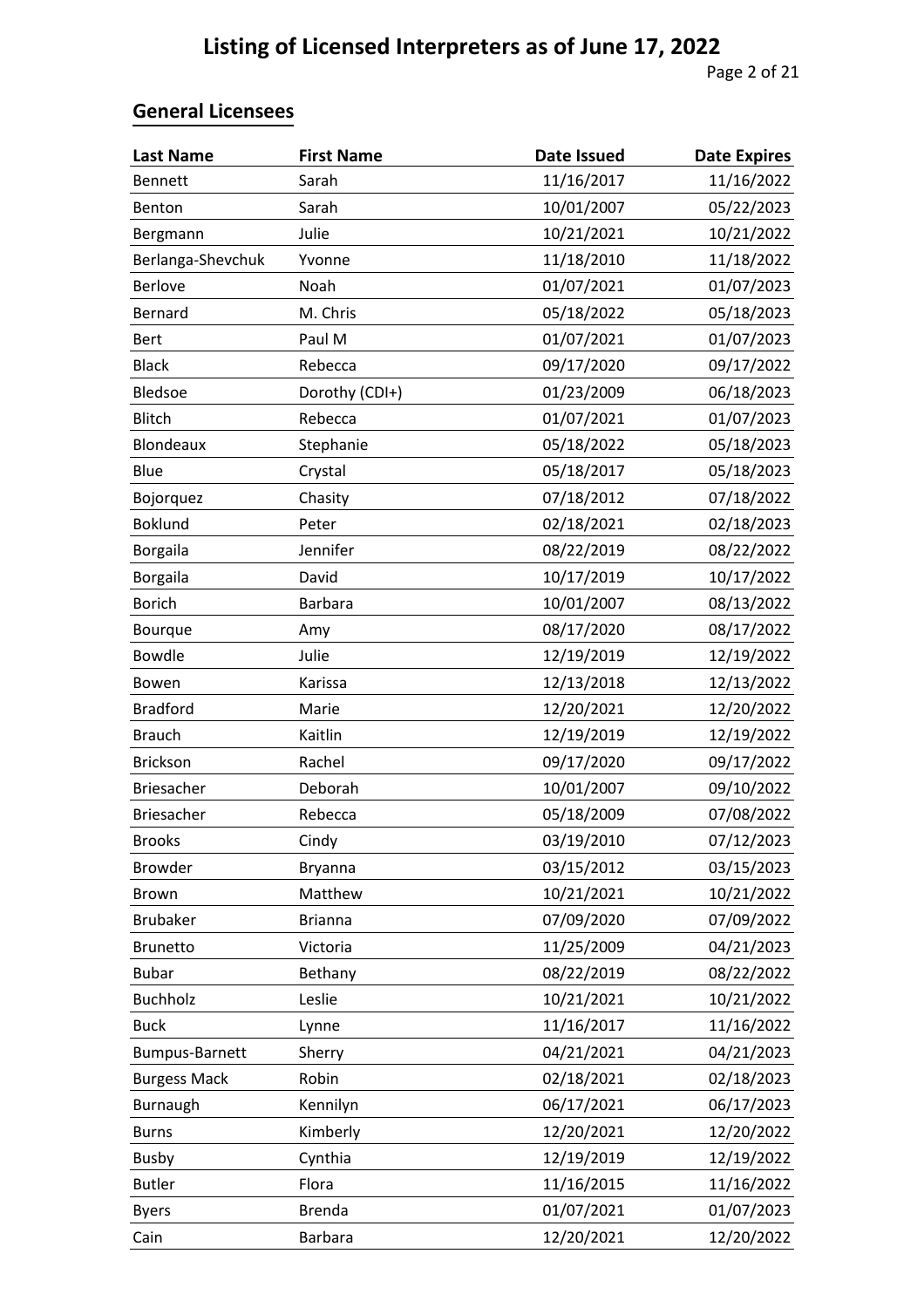| <b>Last Name</b> | <b>First Name</b> | <b>Date Issued</b> | <b>Date Expires</b> |
|------------------|-------------------|--------------------|---------------------|
| Calder           | Chrisina          | 10/01/2007         | 09/09/2022          |
| Camp             | Rebecca           | 12/19/2019         | 12/19/2022          |
| Cannon           | Mary              | 05/18/2009         | 06/23/2023          |
| Carlson          | Teresa            | 09/11/2008         | 10/26/2022          |
| Carmona          | Monica            | 10/01/2007         | 12/11/2022          |
| Carpenter        | Roxanne           | 11/16/2017         | 11/16/2022          |
| Carter           | Sara              | 04/19/2018         | 04/19/2023          |
| Carter           | Angie             | 02/21/2019         | 02/21/2023          |
| Carter           | Cari              | 06/17/2021         | 06/17/2023          |
| Casas            | Yvonne            | 03/19/2020         | 03/19/2023          |
| Cason            | Alison            | 12/14/2017         | 12/14/2022          |
| Castro           | Heather           | 04/07/2010         | 01/29/2023          |
| Catapano         | Ellen             | 04/20/2020         | 04/20/2023          |
| Ceimo            | Shannon           | 09/21/2017         | 09/21/2022          |
| Cervantes        | <b>Brooke</b>     | 05/18/2017         | 05/18/2023          |
| Chambers         | John              | 09/21/2017         | 09/21/2022          |
| Chan             | Yi Hin            | 08/19/2021         | 08/19/2022          |
| Cheloha          | Hannah            | 02/06/2009         | 02/15/2023          |
| Chiasson         | Chrisy            | 08/19/2021         | 08/19/2022          |
| Christy          | Nicole            | 10/21/2021         | 10/21/2022          |
| Clippard         | Kama              | 05/21/2020         | 05/21/2023          |
| Collazo          | Viktor            | 03/16/2017         | 03/16/2023          |
| Cook             | Anne              | 09/17/2020         | 09/17/2022          |
| Corbett          | Sydney            | 01/19/2012         | 01/19/2023          |
| Costa            | Christopher       | 01/07/2021         | 01/07/2023          |
| Covington        | Mary              | 07/09/2020         | 07/09/2022          |
| Cowart           | Darlene Joy       | 04/18/2019         | 04/18/2023          |
| Cox              | Kimberly          | 05/16/2013         | 05/16/2023          |
| Cox              | Michael           | 09/17/2020         | 09/17/2022          |
| Cozzette         | Debbie            | 09/16/2016         | 09/16/2022          |
| Craig            | Rebecca           | 10/01/2007         | 05/25/2023          |
| Crickenberger    | Corey             | 12/20/2021         | 12/20/2022          |
| Cristofaro       | Mary Jo           | 06/17/2021         | 06/17/2023          |
| Cropper          | Casey             | 03/17/2016         | 03/17/2023          |
| Cropper          | Rachel            | 08/19/2021         | 08/19/2022          |
| Crosby           | Elizabeth         | 12/19/2019         | 12/19/2022          |
| Crotty           | JoHannah          | 02/21/2019         | 02/21/2023          |
| Cullison         | Tara              | 05/19/2016         | 05/19/2023          |
| Curtis           | Jovanna           | 11/16/2017         | 11/16/2022          |
| Dancygier        | Lindsey           | 05/18/2022         | 05/18/2023          |
| DaSilva          | Stacey            | 01/17/2013         | 01/17/2023          |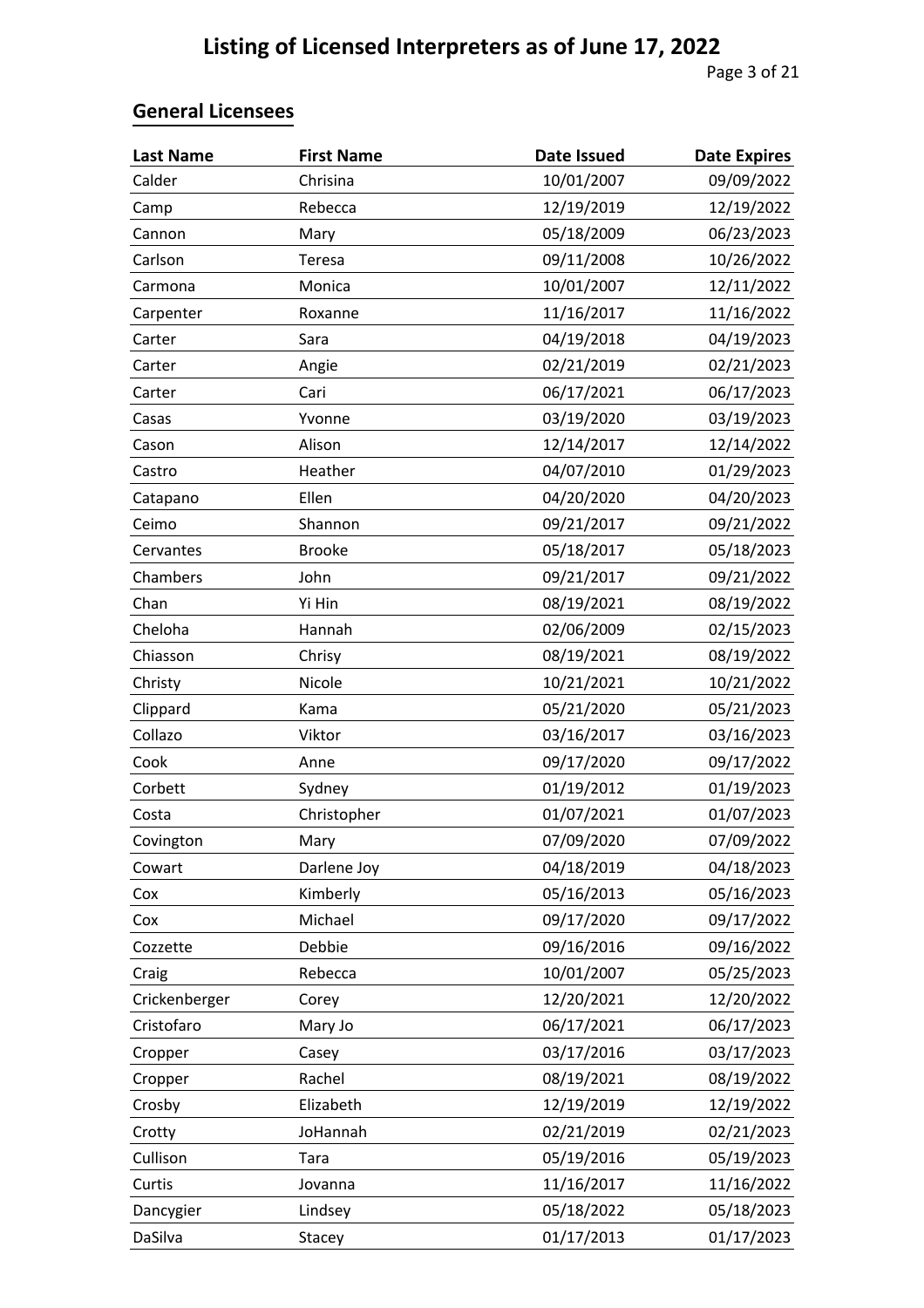| <b>Last Name</b>  | <b>First Name</b> | Date Issued | <b>Date Expires</b> |
|-------------------|-------------------|-------------|---------------------|
| De La Cruz        | Stephanie         | 08/22/2019  | 08/22/2022          |
| De Leon Rice      | Suzanne           | 10/21/2021  | 10/21/2022          |
| Dears             | Robin             | 09/21/2009  | 11/29/2022          |
| Deaton            | Jillian           | 08/16/2018  | 08/16/2022          |
| Delaney           | Stephen           | 01/07/2021  | 01/07/2023          |
| Delkamiller       | Julie             | 08/22/2019  | 08/22/2022          |
| Dennison          | Shaunie           | 06/17/2021  | 06/17/2023          |
| DeStefano         | Carol             | 12/19/2019  | 12/19/2022          |
| Dickson           | Daniel W Conway   | 03/16/2017  | 03/16/2023          |
| Dieter            | Sandra            | 01/07/2021  | 01/07/2023          |
| Diley             | <b>Brenda</b>     | 08/19/2021  | 08/19/2022          |
| Dippel            | Daisy             | 06/17/2021  | 06/17/2023          |
| DiRoberto         | Lori              | 11/13/2013  | 11/13/2022          |
| Dodd              | Aimee             | 12/20/2021  | 12/20/2022          |
| Donahue           | David             | 08/19/2021  | 08/19/2022          |
| Donati            | Emily             | 12/20/2021  | 12/20/2022          |
| Donnenwirth       | Rosetta           | 07/09/2020  | 07/09/2022          |
| Donohoue          | Amanda            | 11/19/2020  | 11/19/2022          |
| d'Ornano          | Yvette            | 12/20/2021  | 12/20/2022          |
| Dorsey            | Amanda            | 08/19/2021  | 08/19/2022          |
| Doyle             | Lynne             | 09/17/2020  | 09/17/2022          |
| Doyle             | Adam              | 11/19/2020  | 11/19/2022          |
| Draper            | Denice            | 01/07/2021  | 01/07/2023          |
| Draper            | Anthony           | 06/17/2021  | 06/17/2023          |
| Dunams            | Yekaterina        | 08/19/2021  | 08/19/2022          |
| Dunne             | Diane             | 09/17/2020  | 09/17/2022          |
| Durand            | Jesse             | 06/20/2019  | 06/20/2022          |
| Dusel             | Adelaide          | 06/20/2019  | 06/20/2022          |
| Eckrich           | Janay             | 08/22/2019  | 08/22/2022          |
| Edwards           | Teleasha          | 07/09/2020  | 07/09/2022          |
| Eggers            | Cameron           | 02/21/2019  | 02/21/2023          |
| Eiler             | Rebecca           | 03/19/2020  | 03/19/2023          |
| Ekrut             | Corey             | 06/17/2021  | 06/17/2023          |
| Ellington-Pierre  | Laura             | 10/01/2007  | 01/01/2023          |
| Emerson           | Angela            | 11/16/2015  | 11/16/2022          |
| Epstein           | Marina            | 03/17/2022  | 03/17/2023          |
| Escalada-Westland | Natasha           | 05/20/2009  | 07/28/2022          |
| Esterley          | Stefan            | 08/19/2021  | 08/19/2022          |
| Evans             | Audrey D          | 10/01/2007  | 09/06/2022          |
| Ewbank            | Daleena           | 05/18/2022  | 05/18/2023          |
| Ewing             | Heather           | 10/01/2007  | 07/22/2022          |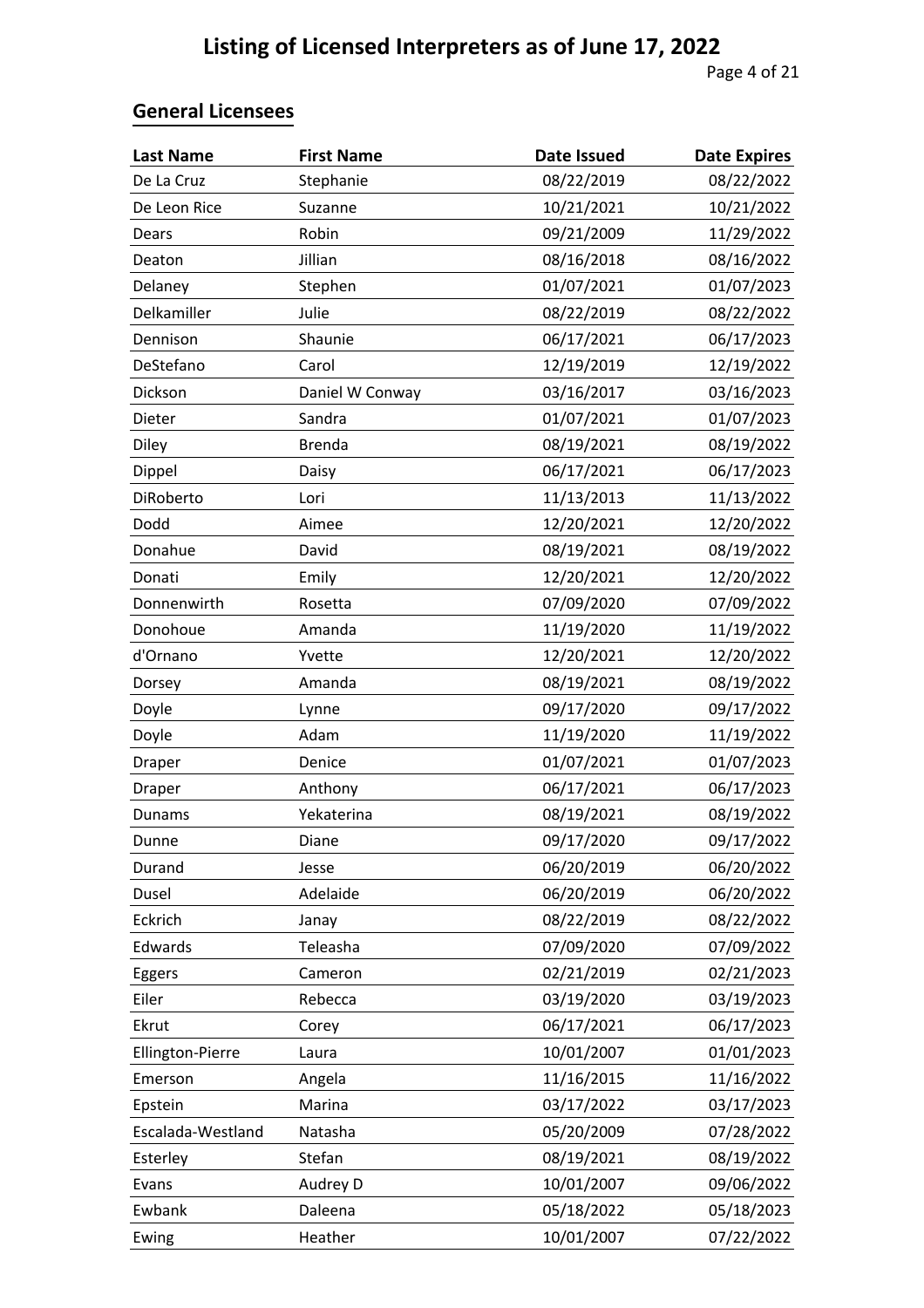| <b>Last Name</b> | <b>First Name</b> | <b>Date Issued</b> | <b>Date Expires</b> |
|------------------|-------------------|--------------------|---------------------|
| Eyrich           | Lynn              | 11/28/2008         | 10/31/2022          |
| Fanelli          | Melanie           | 03/17/2022         | 03/17/2023          |
| Favela           | Elizabeth         | 06/07/2010         | 04/28/2023          |
| Fears-Henley     | Melissa           | 04/20/2020         | 04/20/2023          |
| Feckovics        | Dana              | 01/07/2021         | 01/07/2023          |
| Federico         | Sandra            | 08/22/2019         | 08/22/2022          |
| Felix            | Christina         | 10/01/2007         | 12/29/2022          |
| Fernelius        | Michele           | 03/17/2022         | 03/17/2023          |
| Ferry            | Julaine           | 03/17/2022         | 03/17/2023          |
| Feuling          | Jamee             | 02/15/2018         | 02/15/2023          |
| Figueroa         | Kelly             | 04/06/2009         | 03/04/2023          |
| Finnman          | Devon             | 10/08/2009         | 02/27/2023          |
| Fisher           | Kathryn           | 01/19/2017         | 01/19/2023          |
| Fisher           | Bobby             | 10/21/2021         | 10/21/2022          |
| Flagg            | Carly             | 07/21/2016         | 07/21/2022          |
| Flanagan         | Tamara            | 10/21/2021         | 10/21/2022          |
| Flores           | Sylvie            | 01/07/2021         | 01/07/2023          |
| Flowers          | Aren              | 04/21/2021         | 04/21/2023          |
| Foley            | Nora              | 07/09/2020         | 07/09/2022          |
| Ford             | Teresa            | 02/21/2019         | 02/21/2023          |
| Ford             | Heather           | 05/21/2020         | 05/21/2023          |
| Forger           | Leah              | 05/18/2022         | 05/18/2023          |
| Foster           | Cori              | 05/18/2022         | 05/18/2023          |
| Francom          | Robert            | 10/01/2007         | 07/07/2022          |
| Frank            | Daniel            | 06/20/2019         | 06/20/2023          |
| Freedman         | Haley             | 05/18/2022         | 05/18/2023          |
| Friedmann        | Michael           | 10/01/2007         | 07/27/2022          |
| Fritz            | Sandra            | 06/17/2021         | 06/17/2023          |
| Fuhrer           | Yvonne            | 08/17/2020         | 08/17/2022          |
| Gabrielson       | LaDonna           | 01/22/2009         | 01/06/2023          |
| Gage             | Linda             | 10/27/2009         | 12/13/2022          |
| Gallegos         | Marie             | 10/01/2007         | 02/18/2023          |
| Garcia           | Isaac             | 11/16/2017         | 11/16/2022          |
| Garcia           | Rebecca           | 12/13/2018         | 12/13/2022          |
| Garcia           | Joyce             | 04/20/2020         | 04/20/2023          |
| Garcia           | Mateo             | 04/20/2020         | 04/20/2023          |
| Garcia           | Martin            | 05/21/2020         | 05/21/2023          |
| Garlington       | Amy               | 04/20/2020         | 04/20/2023          |
| Garrison         | Carrie            | 08/19/2021         | 08/19/2022          |
| Gauci            | <b>Brian</b>      | 05/18/2022         | 05/18/2023          |
| Geisser          | Heather           | 09/16/2016         | 09/16/2022          |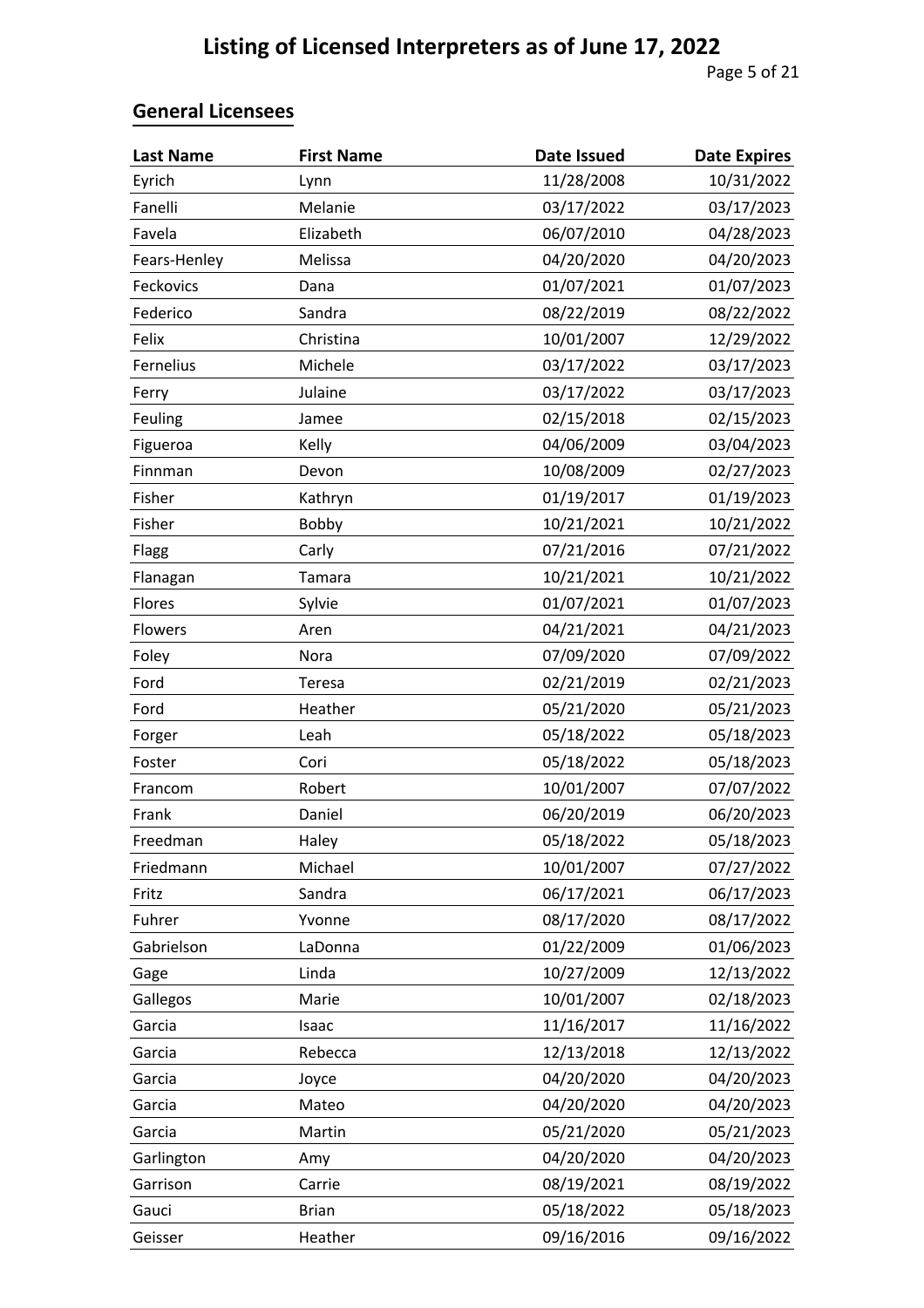| <b>Last Name</b> | <b>First Name</b> | <b>Date Issued</b> | <b>Date Expires</b> |
|------------------|-------------------|--------------------|---------------------|
| Gilbert          | Glen              | 03/15/2012         | 03/15/2023          |
| Gillis           | Rosalind          | 08/19/2021         | 08/19/2022          |
| Glauser          | Molly             | 10/01/2007         | 12/21/2022          |
| Glick            | Laura Ashlee      | 11/16/2015         | 11/16/2022          |
| Gobble Baker     | Gavin             | 01/21/2016         | 01/21/2023          |
| Godwin           | Remy              | 04/20/2020         | 04/20/2023          |
| Gomez            | Annabella         | 05/18/2009         | 07/03/2022          |
| Gong             | Danny             | 08/22/2019         | 08/22/2022          |
| Gongora          | Marciano          | 04/21/2021         | 04/21/2023          |
| Gonzalez         | Jill              | 03/24/2009         | 04/26/2023          |
| Gonzalez         | Roberto           | 12/19/2019         | 12/19/2022          |
| Gordon           | Philena           | 07/09/2020         | 07/09/2022          |
| Gould            | Alisa             | 03/19/2020         | 03/19/2023          |
| Gould            | Cynthia           | 05/18/2022         | 05/18/2023          |
| Grady            | Donna             | 10/21/2021         | 10/21/2022          |
| Graegin          | Debbie            | 08/22/2019         | 08/22/2022          |
| Grandprey        | Amanda            | 01/16/2020         | 01/16/2023          |
| Grant            | Nicole            | 08/22/2019         | 08/22/2022          |
| Gray             | Tilly             | 08/19/2021         | 08/19/2022          |
| Gray             | Michelle          | 05/18/2022         | 05/18/2023          |
| Greco            | Joi               | 02/18/2021         | 02/18/2023          |
| Green            | Mary              | 05/21/2020         | 05/21/2023          |
| Greenberg        | Lauren            | 12/19/2019         | 12/19/2022          |
| Gregg            | Carol             | 12/19/2019         | 12/19/2022          |
| Gregory          | Melissa           | 01/23/2009         | 12/27/2022          |
| Gribbon          | Megan             | 12/20/2021         | 12/20/2022          |
| Grigsby          | Elizabeth         | 12/20/2021         | 12/20/2022          |
| Grillo           | Teri              | 11/15/2012         | 11/15/2022          |
| Gritta           | Linda             | 09/16/2016         | 09/16/2022          |
| Grundman         | Teresa            | 01/09/2014         | 01/09/2023          |
| Gurr             | Justin            | 05/15/2009         | 03/23/2023          |
| Gurr             | Heidi             | 12/02/2009         | 09/26/2022          |
| Gutierrez        | Kelly             | 02/21/2019         | 02/21/2023          |
| Haag             | Michelle          | 03/15/2012         | 03/15/2023          |
| Hakseth          | Tamara            | 05/21/2020         | 05/21/2023          |
| Haldeman         | Christina         | 06/20/2019         | 06/20/2022          |
| Hall             | Jaime             | 03/17/2022         | 03/17/2023          |
| Handy            | <b>Bert</b>       | 05/19/2016         | 05/19/2023          |
| Hansen           | Sherri            | 09/16/2016         | 09/16/2022          |
| Hansen           | Chris             | 10/01/2007         | 09/22/2022          |
| Hanson           | Nehemiah          | 07/09/2020         | 07/09/2023          |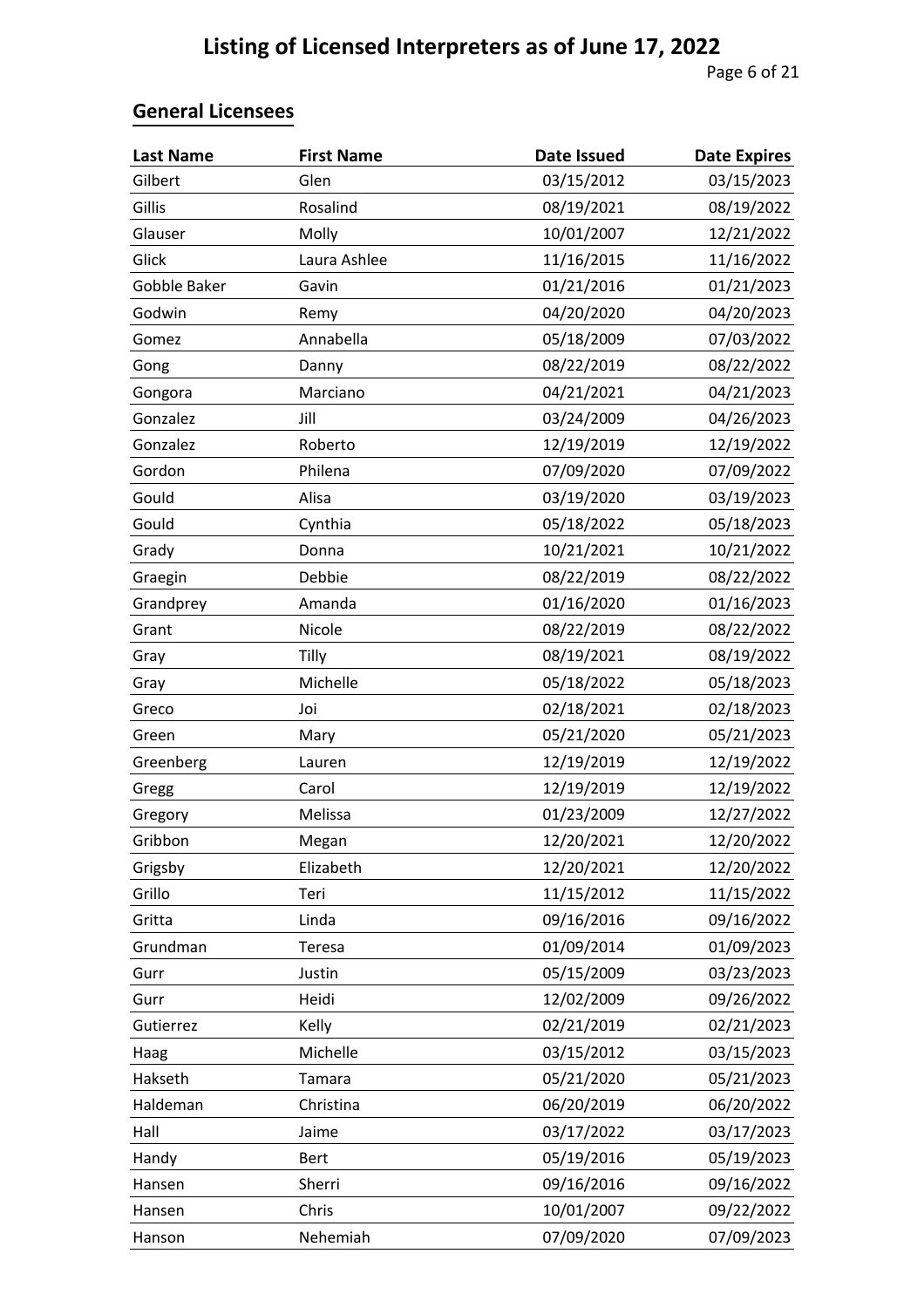| <b>Last Name</b> | <b>First Name</b> | <b>Date Issued</b> | <b>Date Expires</b> |
|------------------|-------------------|--------------------|---------------------|
| Harbour          | Christina         | 01/26/2010         | 07/31/2023          |
| Harris           | Alisha            | 11/17/2016         | 11/17/2022          |
| Harris           | Mark              | 01/07/2021         | 01/07/2023          |
| Harris           | Jeffrey M         | 10/21/2021         | 10/21/2022          |
| Hartley          | Jerilyn           | 01/19/2012         | 01/19/2023          |
| Hartley          | Dawn              | 12/19/2019         | 12/19/2022          |
| Hartshorn        | Lori              | 04/07/2010         | 01/28/2023          |
| Hathaway         | Lisa              | 04/20/2020         | 04/20/2023          |
| Hayes            | Terri             | 04/20/2020         | 04/20/2023          |
| Hays             | Crystal           | 12/20/2021         | 12/20/2022          |
| Healy            | Mary              | 10/17/2019         | 10/17/2022          |
| Heckman          | Tara              | 02/21/2019         | 02/21/2023          |
| Hedges           | Meredith          | 08/17/2020         | 08/17/2022          |
| Heesen           | Laura             | 04/19/2018         | 04/19/2023          |
| Heimbuck         | Joy               | 04/18/2019         | 04/18/2023          |
| Helland          | Trisha            | 04/21/2021         | 04/21/2023          |
| Helsel           | Marlena           | 08/16/2018         | 08/16/2022          |
| Hemmert-Tubbs    | Sarah             | 08/19/2021         | 08/19/2022          |
| Hendricks        | Jennifer          | 08/22/2019         | 08/22/2022          |
| Henry            | Laura             | 06/17/2021         | 06/17/2023          |
| Henson           | Tia               | 05/21/2020         | 05/21/2023          |
| Herdt            | <b>Brian</b>      | 10/21/2021         | 10/21/2022          |
| Hernandez        | Clarissa          | 11/13/2013         | 11/13/2022          |
| Hernandez        | Carolyn           | 03/19/2020         | 03/19/2023          |
| Hewson           | JaNeen            | 07/20/2009         | 03/03/2023          |
| Hicks            | Jessica           | 04/21/2021         | 04/21/2023          |
| Hier             | Kristal           | 08/22/2019         | 08/22/2022          |
| Higgins          | Karen             | 05/21/2020         | 05/21/2023          |
| Hilder           | Kay               | 10/01/2007         | 03/12/2023          |
| Hill             | Elita             | 03/03/2009         | 03/24/2023          |
| Hill             | Rebecca           | 10/18/2018         | 10/18/2022          |
| Hilterbran       | Pamela            | 07/09/2020         | 07/09/2022          |
| Himes            | Mitchell          | 08/19/2021         | 08/19/2022          |
| Hinds            | Aaron             | 02/21/2019         | 02/21/2023          |
| Hitzler          | Lisa              | 10/01/2007         | 02/09/2023          |
| Hobart           | Samantha          | 03/17/2022         | 03/17/2023          |
| Hodson           | Melanie           | 03/19/2020         | 03/19/2023          |
| Holland          | Lynna             | 09/21/2017         | 09/21/2022          |
| Holland          | Petra             | 05/26/2010         | 08/26/2022          |
| Holley           | Jeanene           | 09/10/2015         | 09/10/2022          |
| Holt             | Kaitlin           | 10/21/2021         | 10/21/2022          |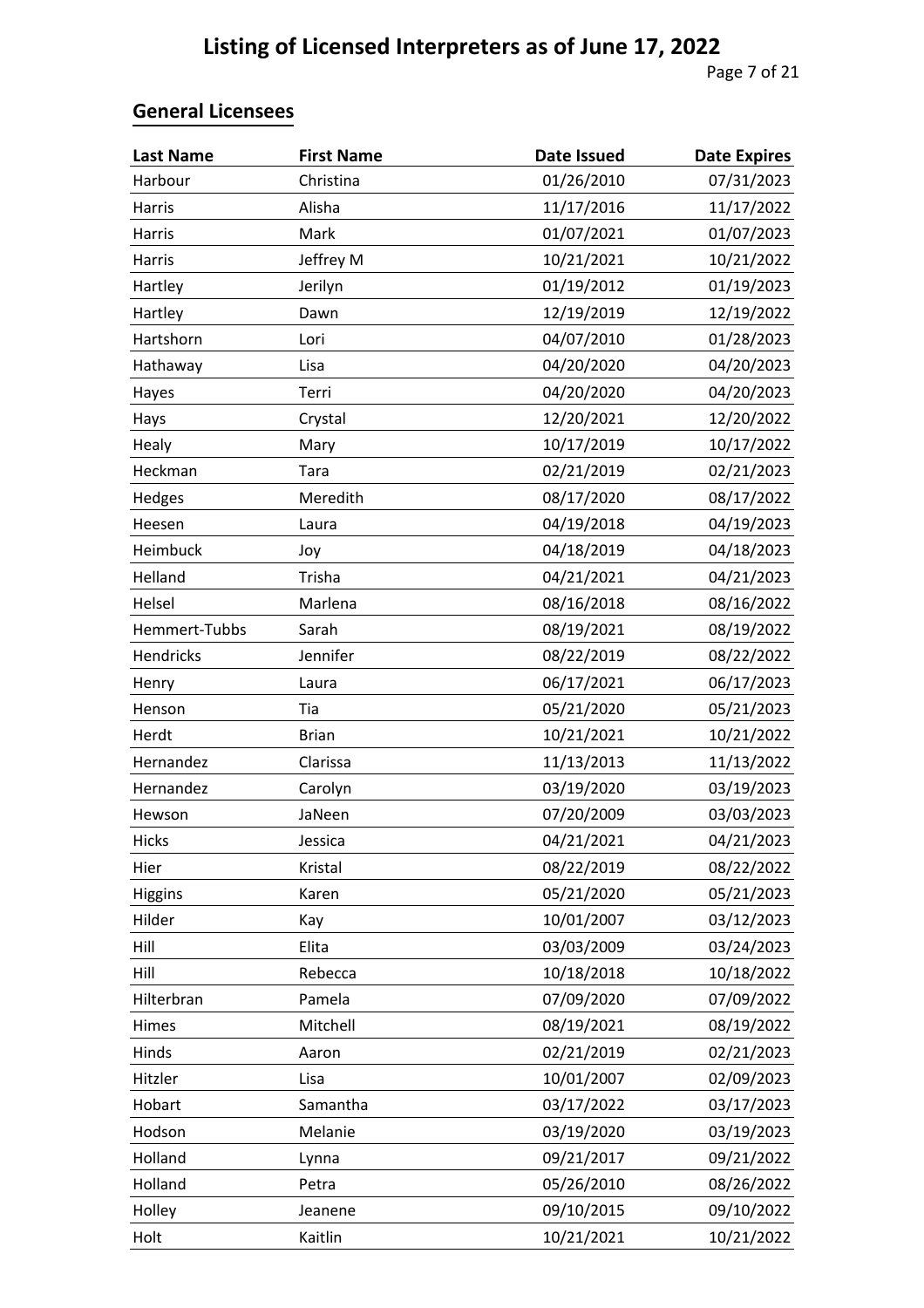| <b>Last Name</b> | <b>First Name</b> | <b>Date Issued</b> | <b>Date Expires</b> |
|------------------|-------------------|--------------------|---------------------|
| Holter           | Stephen           | 02/15/2018         | 02/15/2023          |
| Hoover           | Mary              | 07/09/2020         | 07/09/2022          |
| Hosek            | Amanda            | 04/21/2021         | 04/21/2023          |
| Houghtaling      | Kenneth           | 10/17/2019         | 10/17/2022          |
| Howard           | <b>Brandi</b>     | 10/21/2021         | 10/21/2022          |
| Hudgens          | Jennifer          | 10/01/2007         | 11/26/2022          |
| Huhta            | Amanda            | 09/17/2020         | 09/17/2022          |
| Hutchinson       | Connie            | 05/21/2020         | 05/21/2023          |
| Icely            | <b>Brittany</b>   | 05/25/2010         | 07/23/2022          |
| Irisari          | Traci             | 04/18/2019         | 04/18/2023          |
| Jabaay           | Olivia            | 11/16/2017         | 11/16/2022          |
| Jackson          | Terra             | 06/17/2021         | 06/17/2023          |
| Jackson          | Jennifer          | 12/20/2021         | 12/20/2022          |
| Jagodzinski      | Gerard            | 10/01/2007         | 06/23/2022          |
| James            | Melanie           | 09/17/2020         | 09/17/2022          |
| Jamsa            | Kathleen          | 09/09/2008         | 10/08/2022          |
| Janney           | Jennifer          | 04/18/2019         | 04/18/2023          |
| Jenkins          | Robyne            | 11/17/2016         | 11/17/2022          |
| Jensen           | Jason             | 08/05/2010         | 05/05/2023          |
| Johnsen          | Anthony           | 04/20/2020         | 04/20/2023          |
| Johnson          | Marilea           | 07/21/2016         | 07/21/2022          |
| Johnson          | Kathryn           | 03/19/2020         | 03/19/2023          |
| Jonas            | Laura             | 10/13/2009         | 09/07/2022          |
| Jones            | Yvonne            | 10/01/2007         | 08/22/2022          |
| Jones            | Emily             | 02/21/2019         | 02/21/2023          |
| Jones            | Karissa           | 10/17/2019         | 10/17/2022          |
| Jones            | LaTanya           | 07/09/2020         | 07/09/2022          |
| Jones            | MJ                | 05/18/2022         | 05/18/2023          |
| <b>JORDAN</b>    | LEAH              | 12/20/2021         | 12/20/2022          |
| Joubert          | Matthew           | 07/09/2020         | 07/09/2023          |
| Juberian         | Suzanne           | 10/17/2019         | 10/17/2022          |
| Kaldenberg       | Kate              | 08/22/2019         | 08/22/2022          |
| Kalmus           | Amy               | 08/19/2021         | 08/19/2022          |
| Kalodimos        | Karin             | 06/20/2019         | 06/20/2023          |
| Kamerer          | Mara              | 02/18/2021         | 02/18/2023          |
| Katz             | Stacy             | 11/25/2008         | 10/22/2022          |
| Kaufman          | Joshlyn           | 07/09/2020         | 07/09/2022          |
| Kelley           | Gary              | 09/17/2020         | 09/17/2022          |
| Kelley           | Tawnya            | 02/18/2021         | 02/18/2023          |
| Kelly            | Meagan            | 08/19/2021         | 08/19/2022          |
| King             | Jaclyn            | 08/19/2021         | 08/19/2022          |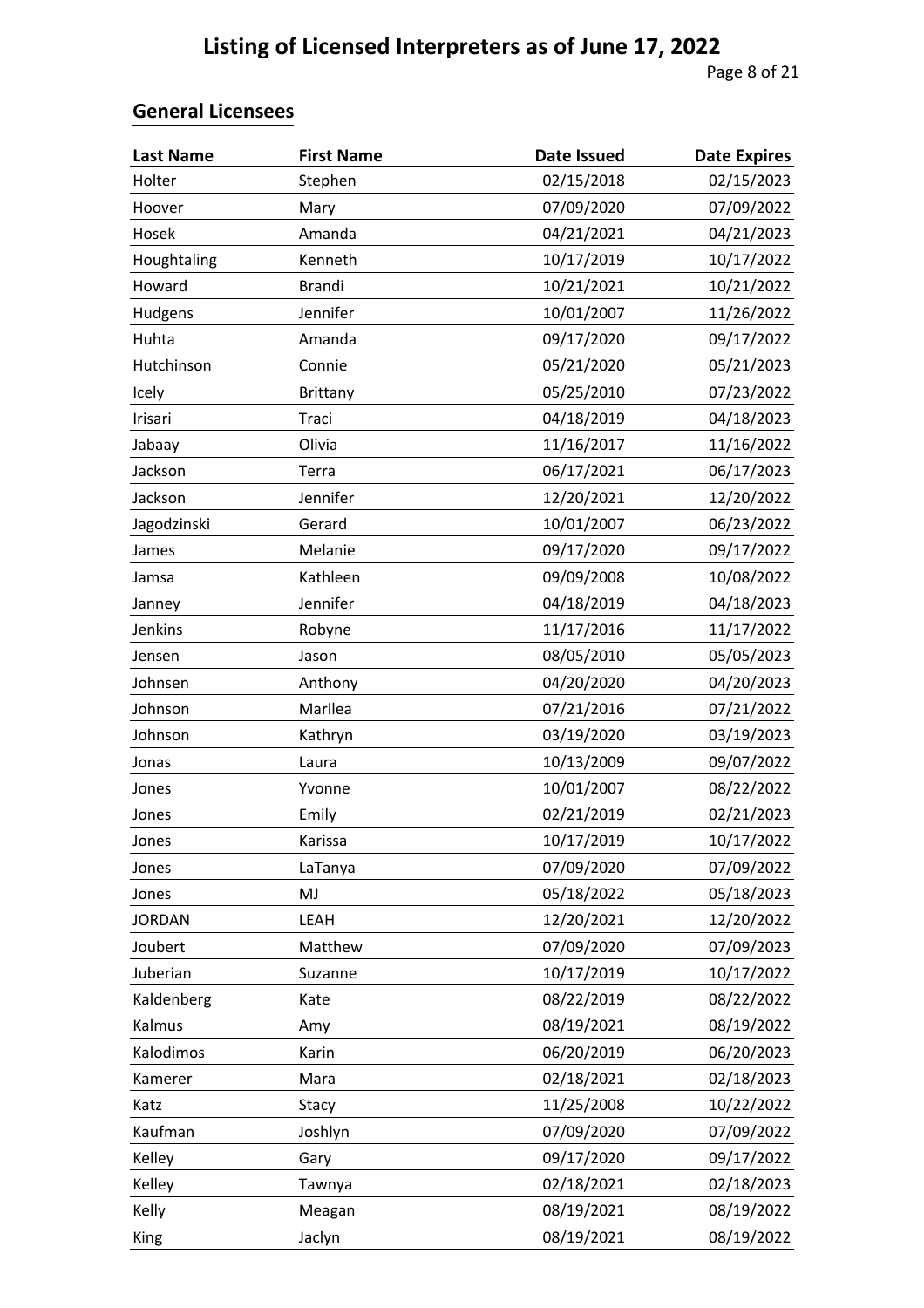| <b>Last Name</b> | <b>First Name</b> | <b>Date Issued</b> | <b>Date Expires</b> |
|------------------|-------------------|--------------------|---------------------|
| Kinsel           | Craig             | 10/01/2007         | 05/19/2023          |
| Kline            | Valerie           | 04/18/2019         | 04/18/2023          |
| Kneifel          | Sue Kay           | 09/17/2020         | 09/17/2022          |
| Knoell           | <b>Bradley</b>    | 11/19/2020         | 11/19/2022          |
| Koch             | Andrea            | 12/19/2019         | 12/19/2022          |
| Koch             | Kathi             | 08/19/2021         | 08/19/2022          |
| Kollman          | Francis           | 07/17/2008         | 09/27/2022          |
| Kovach           | Cathy             | 12/14/2017         | 12/14/2022          |
| Kovatch          | <b>Beth</b>       | 10/01/2007         | 04/06/2023          |
| Krach            | Laura             | 06/14/2018         | 06/14/2023          |
| Krakowiak        | Kristin           | 10/23/2008         | 03/16/2023          |
| Krakowiak        | Jarvis            | 01/29/2015         | 01/29/2023          |
| Kreck            | Kathleen          | 03/16/2017         | 03/16/2023          |
| Kreft            | Jeannette         | 05/21/2020         | 05/21/2023          |
| Krenz            | Danielle          | 06/17/2021         | 06/17/2023          |
| Krueger          | Janelle           | 08/16/2018         | 08/16/2022          |
| Krueger          | Scott             | 10/21/2021         | 10/21/2022          |
| Kubat            | Katherine         | 08/19/2021         | 08/19/2022          |
| LaForge          | Nicole            | 08/19/2021         | 08/19/2022          |
| LaHue            | Amber             | 04/18/2019         | 04/18/2023          |
| Lamb             | Kathleen          | 04/21/2021         | 04/21/2023          |
| Lamoreaux        | Jill              | 09/16/2016         | 09/16/2022          |
| Lamoreaux        | Caroline          | 05/19/2016         | 05/19/2023          |
| Landgren         | Jamie             | 09/21/2017         | 09/21/2022          |
| Lange            | Kelsey            | 02/21/2019         | 02/21/2023          |
| Lanty            | Melissa           | 08/17/2020         | 08/17/2022          |
| Lassiter         | Candace           | 01/07/2021         | 01/07/2023          |
| Laurent          | Christina         | 03/16/2017         | 03/16/2023          |
| Layton           | Enrique           | 04/18/2019         | 04/18/2023          |
| Lebedda          | Roberta           | 04/21/2021         | 04/21/2023          |
| LeChuga          | Christy           | 07/20/2017         | 07/20/2022          |
| Lee              | Lauren            | 09/16/2016         | 09/16/2022          |
| Lee              | Lindsay           | 01/07/2021         | 01/07/2023          |
| Lee              | Bichri            | 01/07/2021         | 01/07/2023          |
| Lee-Fisher       | Ariana            | 12/19/2019         | 12/19/2022          |
| Lensbower        | Jessica           | 04/21/2021         | 04/21/2023          |
| Lentz            | Crystal           | 10/01/2007         | 12/31/2022          |
| Lewis            | Virginia          | 04/18/2019         | 04/18/2023          |
| Lewis            | Natasha           | 10/21/2021         | 10/21/2022          |
| Lewis-Ross       | Karen             | 08/17/2020         | 08/17/2022          |
| Lilley           | Elizabeth         | 03/17/2022         | 03/17/2023          |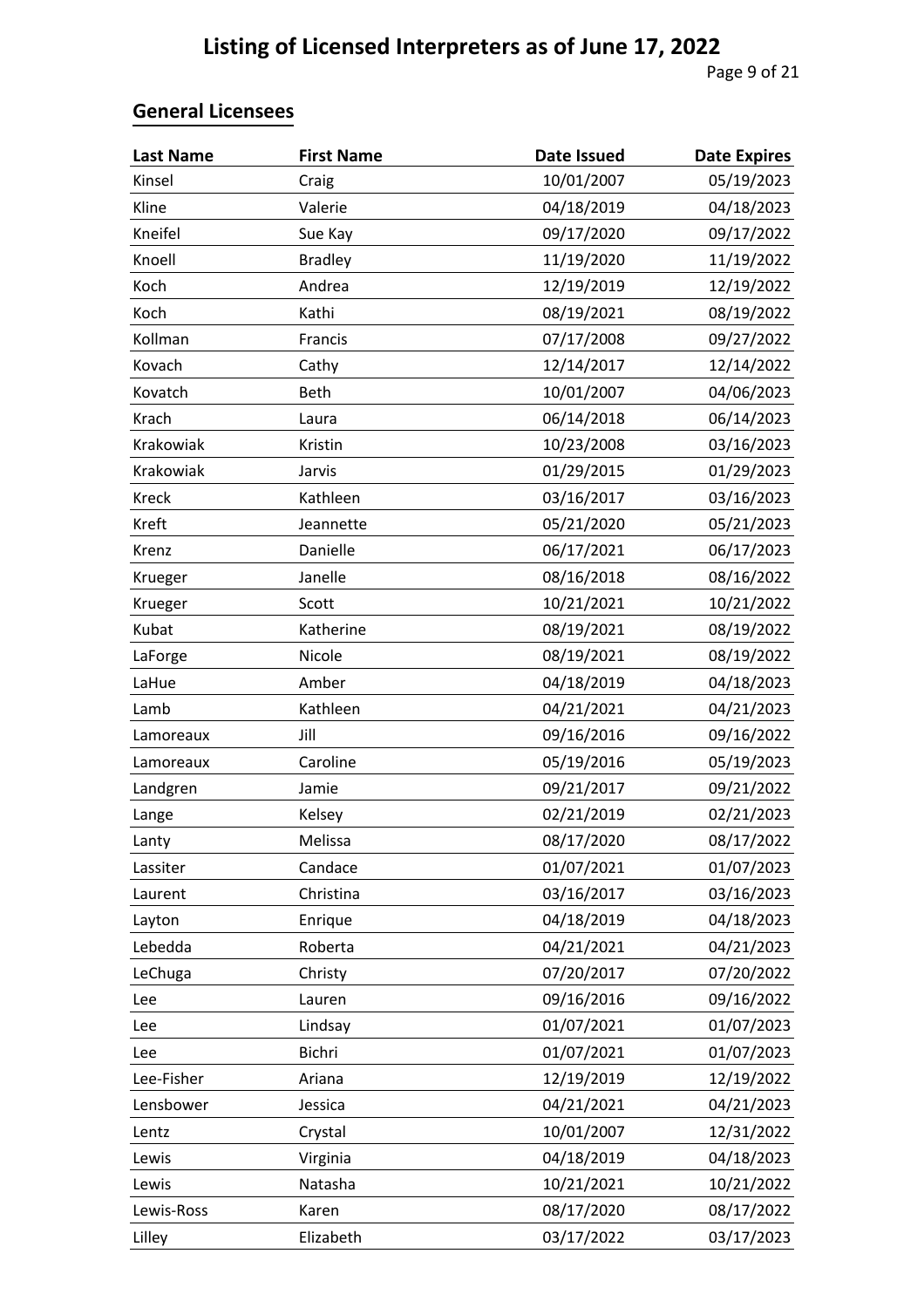| <b>Last Name</b>  | <b>First Name</b> | <b>Date Issued</b> | <b>Date Expires</b> |
|-------------------|-------------------|--------------------|---------------------|
| Lindstrom         | Joan              | 12/13/2018         | 12/13/2022          |
| Lisonbee          | Meadow            | 05/21/2020         | 05/21/2023          |
| Livingston        | Katherine         | 05/18/2022         | 05/18/2023          |
| Lopez             | Maria Paola       | 08/17/2020         | 08/17/2022          |
| Loux              | Judie             | 12/13/2018         | 12/13/2022          |
| Low               | Derrick           | 07/20/2017         | 07/20/2022          |
| Low               | <b>Brittney</b>   | 06/20/2019         | 06/20/2023          |
| Luckham           | Rebecca           | 10/21/2021         | 10/21/2022          |
| Lugo              | Angelique         | 01/16/2020         | 01/16/2023          |
| Lunger            | Adriana           | 08/16/2018         | 08/16/2022          |
| Lynch             | Colleen           | 09/30/2008         | 10/02/2022          |
| Lynn              | Ryan              | 07/20/2017         | 07/20/2022          |
| Lynn              | Nicole            | 01/20/2022         | 01/20/2023          |
| M Stains          | Diane             | 12/13/2018         | 12/13/2022          |
| Mace              | Jessica           | 04/21/2021         | 04/21/2023          |
| MacFarlane        | James             | 09/17/2020         | 09/17/2022          |
| Maffia            | Daniel            | 07/09/2020         | 07/09/2022          |
| Magill            | Stacy             | 02/18/2021         | 02/18/2023          |
| Mahan             | Tracey            | 05/17/2012         | 05/17/2023          |
| Maldon            | Shawn             | 08/19/2021         | 08/19/2022          |
| Maldonado         | April             | 07/20/2009         | 04/06/2023          |
| Maniatty-Crabtree | Holly             | 12/19/2019         | 12/19/2022          |
| Mansager          | Torrey            | 01/08/2009         | 07/14/2022          |
| Manuel            | Nicole            | 07/18/2013         | 07/18/2022          |
| Marino            | Allie             | 04/23/2009         | 05/17/2023          |
| Marsh             | Natasha           | 09/21/2017         | 09/21/2022          |
| Marsh             | Callie            | 08/19/2021         | 08/19/2022          |
| Marshall          | Shaunna           | 10/01/2007         | 03/30/2023          |
| Marshall          | Liza              | 09/10/2015         | 09/10/2022          |
| Martin            | Cody              | 04/18/2019         | 04/18/2023          |
| Martin            | Lynetta           | 01/16/2020         | 01/16/2023          |
| Martin            | Joy               | 04/21/2021         | 04/21/2023          |
| Martinez          | Candice           | 02/21/2019         | 02/21/2023          |
| Martinez          | Michele           | 10/21/2021         | 10/21/2022          |
| Martinho          | Aleah             | 10/21/2021         | 10/21/2022          |
| Maschue           | Nora              | 09/22/2017         | 09/22/2022          |
| Massaro           | Lusanne           | 09/17/2020         | 09/17/2022          |
| Mastromonica      | Tanya             | 06/17/2021         | 06/17/2023          |
| Masure            | Lisa              | 12/19/2019         | 12/19/2022          |
| Mathews           | Lori              | 06/14/2018         | 06/14/2023          |
| Matsen            | Jay               | 05/21/2020         | 05/21/2023          |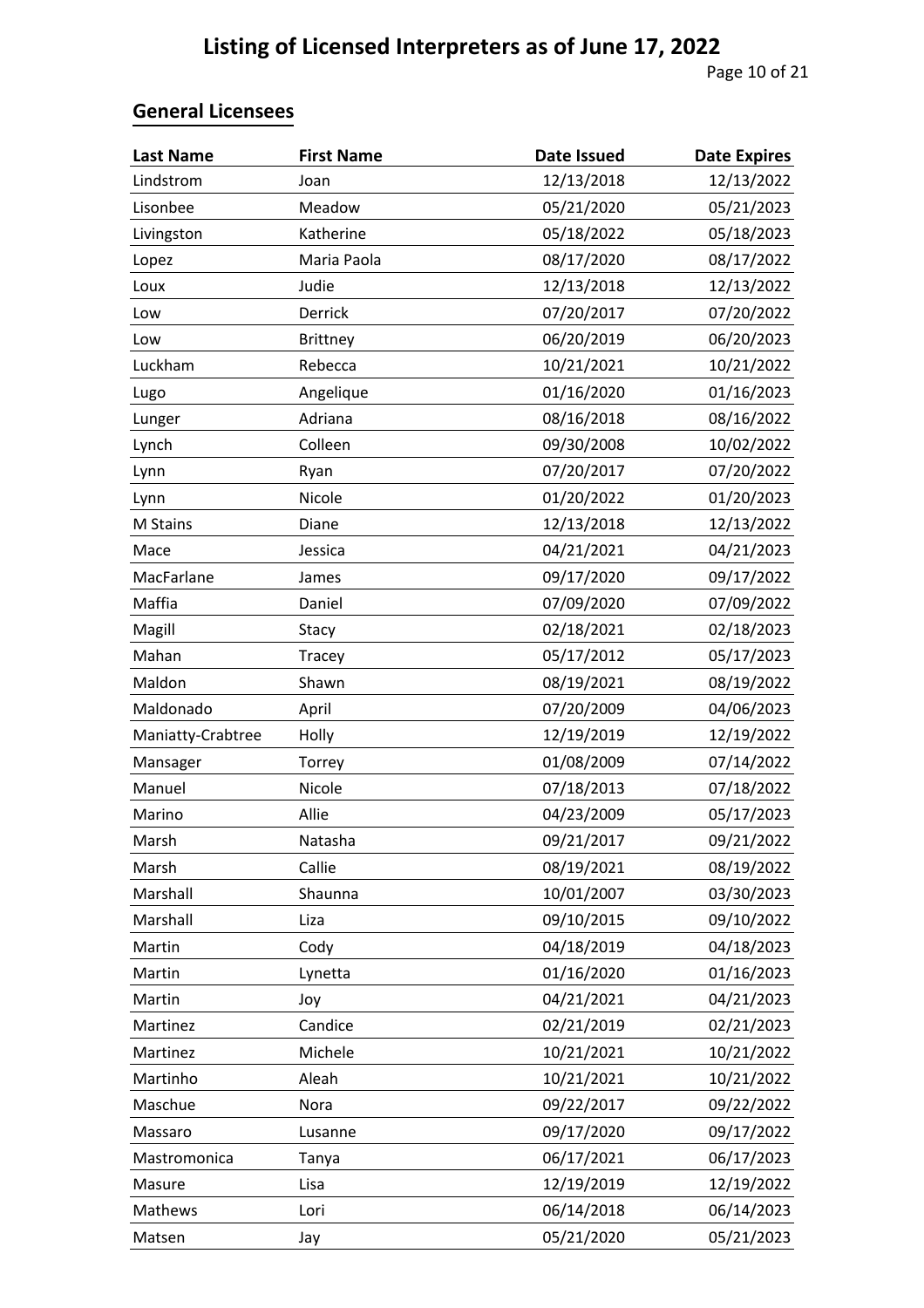| <b>Last Name</b> | <b>First Name</b> | <b>Date Issued</b> | <b>Date Expires</b> |
|------------------|-------------------|--------------------|---------------------|
| Maturan          | Andres            | 11/16/2015         | 11/16/2022          |
| Mawcinitt        | Lori              | 07/22/2009         | 06/20/2022          |
| Maxwell          | Venessa           | 01/20/2022         | 01/20/2023          |
| McClure          | Susannah          | 12/20/2021         | 12/20/2022          |
| McCluskey        | Paula             | 06/17/2021         | 06/17/2023          |
| McCord           | Cassi             | 05/18/2022         | 05/18/2023          |
| McCormick        | Tyler             | 02/18/2021         | 02/18/2023          |
| McCreery         | SueAnne           | 10/01/2007         | 03/13/2023          |
| McElfresh        | Kirsta            | 03/16/2017         | 03/16/2023          |
| McGee            | Susan             | 08/19/2021         | 08/19/2022          |
| McGowan          | Maribeth          | 07/16/2015         | 07/16/2023          |
| McKinley         | Fred              | 08/19/2021         | 08/19/2022          |
| McLeod           | Mike              | 10/01/2007         | 02/08/2023          |
| McQuinn-LeDoux   | Deborah           | 09/16/2016         | 09/16/2022          |
| Melugin          | Dona              | 11/17/2016         | 11/17/2022          |
| Merrell          | James             | 10/01/2007         | 02/09/2023          |
| Meyer            | Laura             | 12/19/2019         | 12/19/2022          |
| Michaels         | Amanda            | 10/21/2021         | 10/21/2022          |
| Middleton        | Andrea            | 09/16/2010         | 09/16/2022          |
| Mihalakos        | Darlene           | 09/10/2015         | 09/10/2022          |
| Mire             | Michelle          | 12/20/2021         | 12/20/2022          |
| Mitchell         | Marian            | 11/25/2009         | 10/29/2022          |
| Mongan           | Dee               | 04/18/2019         | 04/18/2023          |
| Monk             | Shelley           | 02/18/2021         | 02/18/2023          |
| Monroy           | Anthony           | 05/18/2017         | 05/18/2023          |
| Monroy           | Jessica           | 09/20/2012         | 09/20/2022          |
| Moore            | Chelsi Jo         | 08/05/2010         | 07/01/2022          |
| Moore            | Ezra              | 10/21/2021         | 10/21/2022          |
| Morgan           | Rachel            | 12/19/2019         | 12/19/2022          |
| Moss             | Samantha          | 02/21/2019         | 02/21/2023          |
| Moulton          | Kimberly          | 01/29/2009         | 10/07/2022          |
| Moyer            | Jennifer          | 04/21/2021         | 04/21/2023          |
| Munis            | Mary Joe          | 12/01/2008         | 07/20/2022          |
| Munyaradzi       | Razonda           | 10/21/2021         | 10/21/2022          |
| Murillo          | Sherry            | 09/17/2020         | 09/17/2022          |
| Murrah           | Dana              | 08/17/2020         | 08/17/2022          |
| Murtaugh         | Kathy             | 10/01/2007         | 12/17/2022          |
| Muscato          | Mandie            | 08/19/2021         | 08/19/2022          |
| <b>Myers</b>     | Sarah             | 05/26/2009         | 11/13/2022          |
| Navratil         | Jobina            | 03/21/2013         | 03/21/2023          |
| <b>Neff</b>      | Joy               | 04/19/2018         | 04/19/2023          |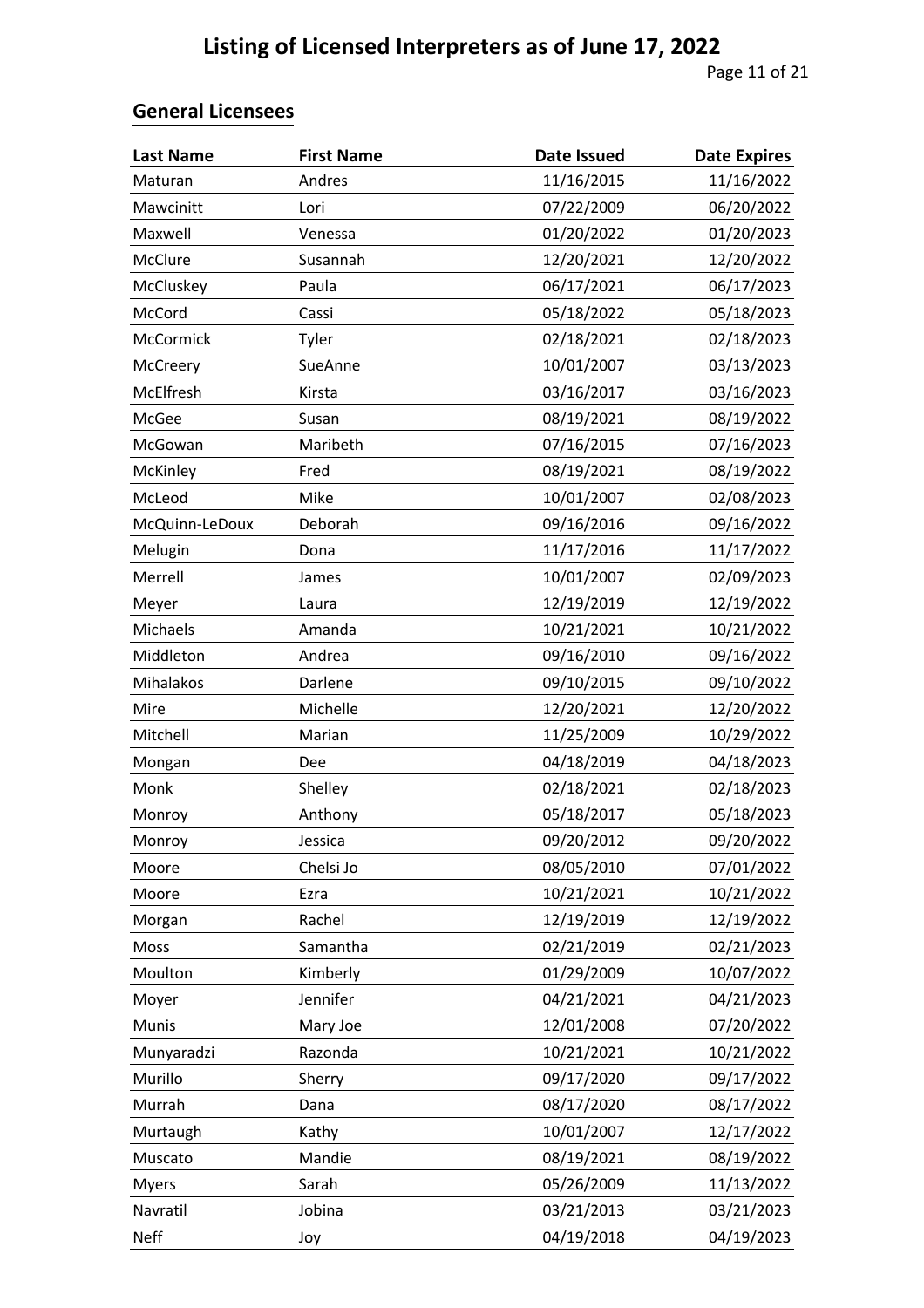| <b>Last Name</b> | <b>First Name</b> | <b>Date Issued</b> | <b>Date Expires</b> |
|------------------|-------------------|--------------------|---------------------|
| Nelson           | <b>Brandi</b>     | 06/20/2019         | 06/20/2023          |
| Nelson           | Tamar             | 08/19/2021         | 08/19/2022          |
| <b>New</b>       | Roxann            | 04/21/2021         | 04/21/2023          |
| Newman           | Lisa              | 10/01/2007         | 08/25/2022          |
| Newquist-Gifford | Karen             | 10/02/2008         | 10/30/2022          |
| Newton           | Sonja             | 01/20/2022         | 01/20/2023          |
| <b>Nichols</b>   | MaryJane          | 10/01/2007         | 08/30/2022          |
| Nickens          | Carol             | 02/21/2019         | 02/21/2023          |
| Niehuis          | Jamie             | 10/01/2007         | 08/29/2022          |
| Nolte            | <b>Brandi</b>     | 10/21/2021         | 10/21/2022          |
| <b>Nutt</b>      | Sara              | 01/20/2022         | 01/20/2023          |
| ODoyle           | Sasha             | 12/20/2021         | 12/20/2022          |
| Olivier          | Renee             | 02/18/2021         | 02/18/2023          |
| Orellana         | Risa              | 03/16/2017         | 03/16/2023          |
| Orndorff         | Cynthia           | 10/21/2021         | 10/21/2022          |
| Oster            | Petula            | 09/16/2010         | 09/16/2022          |
| Oster            | Nancy             | 01/21/2016         | 01/21/2023          |
| Panasenko        | Tamara            | 11/19/2020         | 11/19/2022          |
| Parkes           | Spencer           | 05/15/2014         | 05/15/2023          |
| Parks            | Sue               | 04/18/2019         | 04/18/2023          |
| Patino           | Sabrina           | 02/21/2019         | 02/21/2023          |
| Patrick          | Patricia          | 10/01/2007         | 04/15/2023          |
| Patterson        | Ruth              | 08/14/2009         | 06/27/2022          |
| Patton-Gura      | Lyndi             | 07/09/2020         | 07/09/2022          |
| Paul             | Darlene           | 10/10/2008         | 10/21/2022          |
| Pavelich         | Whitney           | 05/18/2022         | 05/18/2023          |
| Peach            | Melanie           | 08/22/2019         | 08/22/2022          |
| Pearson          | Kelly             | 11/17/2016         | 11/17/2022          |
| Pederson         | Lisa              | 11/19/2020         | 11/19/2022          |
| Peery            | Erika             | 10/05/2009         | 04/06/2023          |
| Pennick          | Cayla             | 10/21/2021         | 10/21/2022          |
| Peters           | Julie             | 01/19/2012         | 01/19/2023          |
| Peterson         | Jennie            | 12/04/2008         | 11/13/2022          |
| Peterson         | Shaunna           | 05/18/2022         | 05/18/2023          |
| Petterson        | Aralyn            | 05/21/2020         | 05/21/2023          |
| Phillip          | Diana             | 02/18/2021         | 02/18/2023          |
| Phillips         | Joan              | 03/13/2008         | 02/23/2023          |
| Phillips         | Valerie           | 11/18/2010         | 11/18/2022          |
| Piel             | Herbert           | 09/17/2020         | 09/17/2022          |
| Pineda           | Abby              | 02/18/2021         | 02/18/2023          |
| Pinkard          | P Lanette         | 01/07/2021         | 01/07/2023          |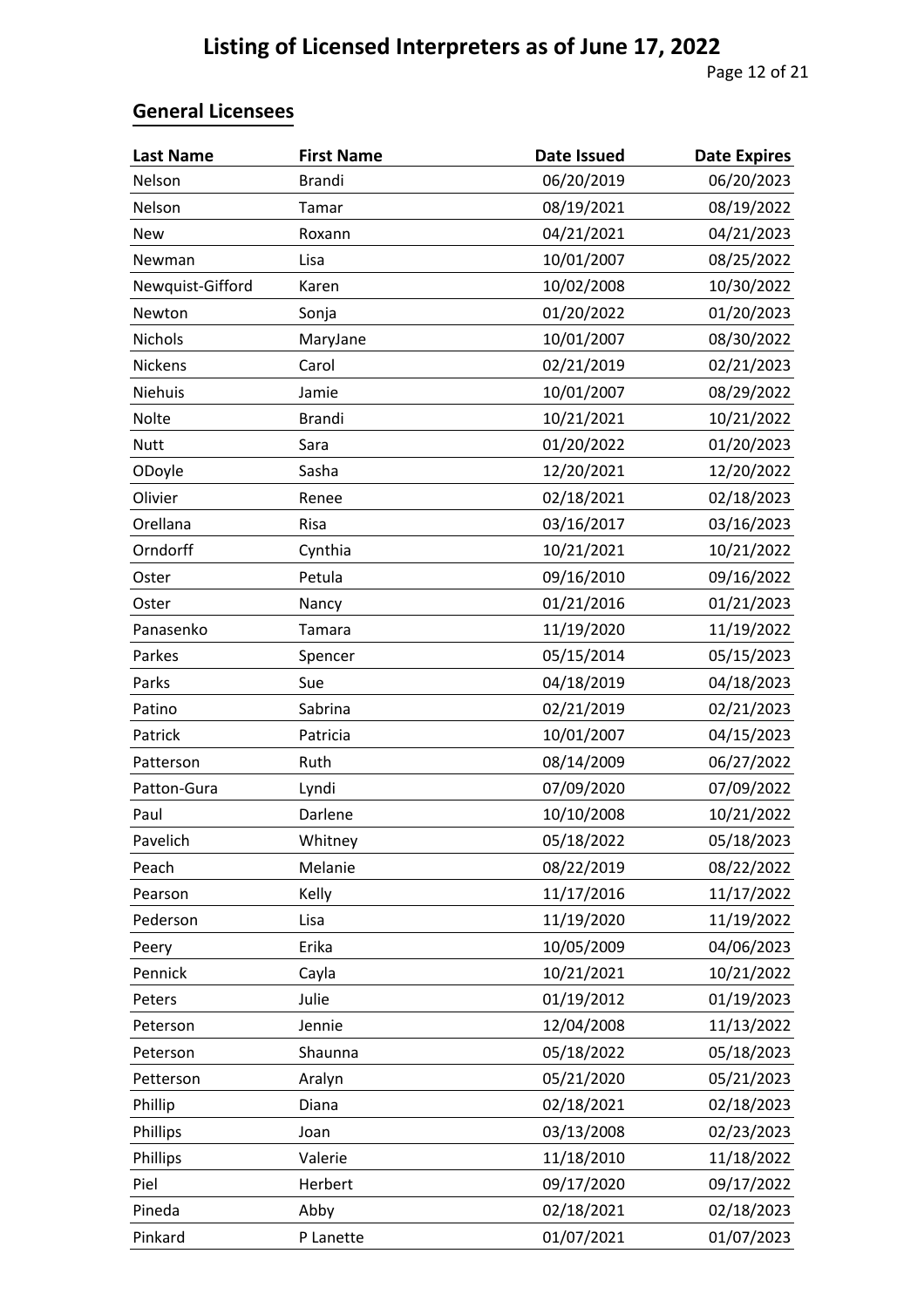| <b>Last Name</b> | <b>First Name</b> | <b>Date Issued</b> | <b>Date Expires</b> |
|------------------|-------------------|--------------------|---------------------|
| Pinkston         | Angelique         | 03/19/2020         | 03/19/2023          |
| Pizzo            | Christina         | 05/26/2010         | 06/03/2023          |
| Plote            | Joy               | 05/18/2022         | 05/18/2023          |
| Pohl             | Laura             | 07/09/2020         | 07/09/2022          |
| Polo             | Theresa           | 10/21/2021         | 10/21/2022          |
| Poore            | Melissa           | 06/17/2021         | 06/17/2023          |
| Posedly          | Penny Hamilton    | 09/18/2014         | 09/18/2022          |
| Prater           | Dani              | 12/19/2019         | 12/19/2022          |
| Preato           | Molly             | 01/20/2022         | 01/20/2023          |
| Price            | Chad              | 10/01/2007         | 03/06/2023          |
| Priest           | Camille           | 05/21/2020         | 05/21/2023          |
| Prough           | Robin             | 12/20/2021         | 12/20/2022          |
| Quade            | Charissa          | 05/15/2009         | 04/21/2023          |
| Quaintance       | Jennifer          | 03/17/2022         | 03/17/2023          |
| Quinones         | Kara              | 06/20/2019         | 06/20/2023          |
| Rael             | Vicki             | 02/18/2021         | 02/18/2023          |
| Rainey           | Sydney            | 01/20/2022         | 01/20/2023          |
| Ramolete         | Michelle          | 10/17/2019         | 10/17/2022          |
| Randolph Jr      | James             | 07/09/2020         | 07/09/2022          |
| Rankin           | Ronda             | 09/17/2020         | 09/17/2022          |
| Rasmussen        | Amanda            | 07/09/2020         | 07/09/2022          |
| Reardon          | Elizabeth         | 09/17/2020         | 09/17/2022          |
| Redfield         | Dana              | 08/19/2021         | 08/19/2022          |
| Remele           | Tammy             | 10/01/2007         | 02/28/2023          |
| Renault          | Candice           | 05/18/2017         | 05/18/2023          |
| Resnick          | <b>Brandy</b>     | 09/22/2011         | 09/22/2022          |
| Reyes            | Delia             | 07/18/2012         | 07/18/2022          |
| Rice             | Whitney           | 07/09/2020         | 07/09/2022          |
| Rice             | Sheena            | 12/20/2021         | 12/20/2022          |
| Rich             | Laura             | 07/09/2020         | 07/09/2022          |
| Richardson       | Rebekah           | 02/21/2019         | 02/21/2023          |
| Rickerd          | Kaitlin           | 12/13/2018         | 12/13/2022          |
| Riddle           | Julie             | 05/21/2020         | 05/21/2023          |
| Riddle           | Mark              | 08/19/2021         | 08/19/2022          |
| Riecks           | Kristin M         | 05/26/2010         | 06/21/2023          |
| <b>Riggs</b>     | Angela            | 07/09/2020         | 07/09/2022          |
| Rimron           | Maryclaire        | 03/30/2009         | 06/21/2023          |
| Riscili          | Kamila            | 11/19/2020         | 11/19/2022          |
| Ritchey          | Rebecca           | 09/21/2017         | 09/21/2022          |
| Ritter           | Haley             | 09/22/2009         | 07/26/2022          |
| Ritter           | Margaret          | 04/21/2021         | 04/21/2023          |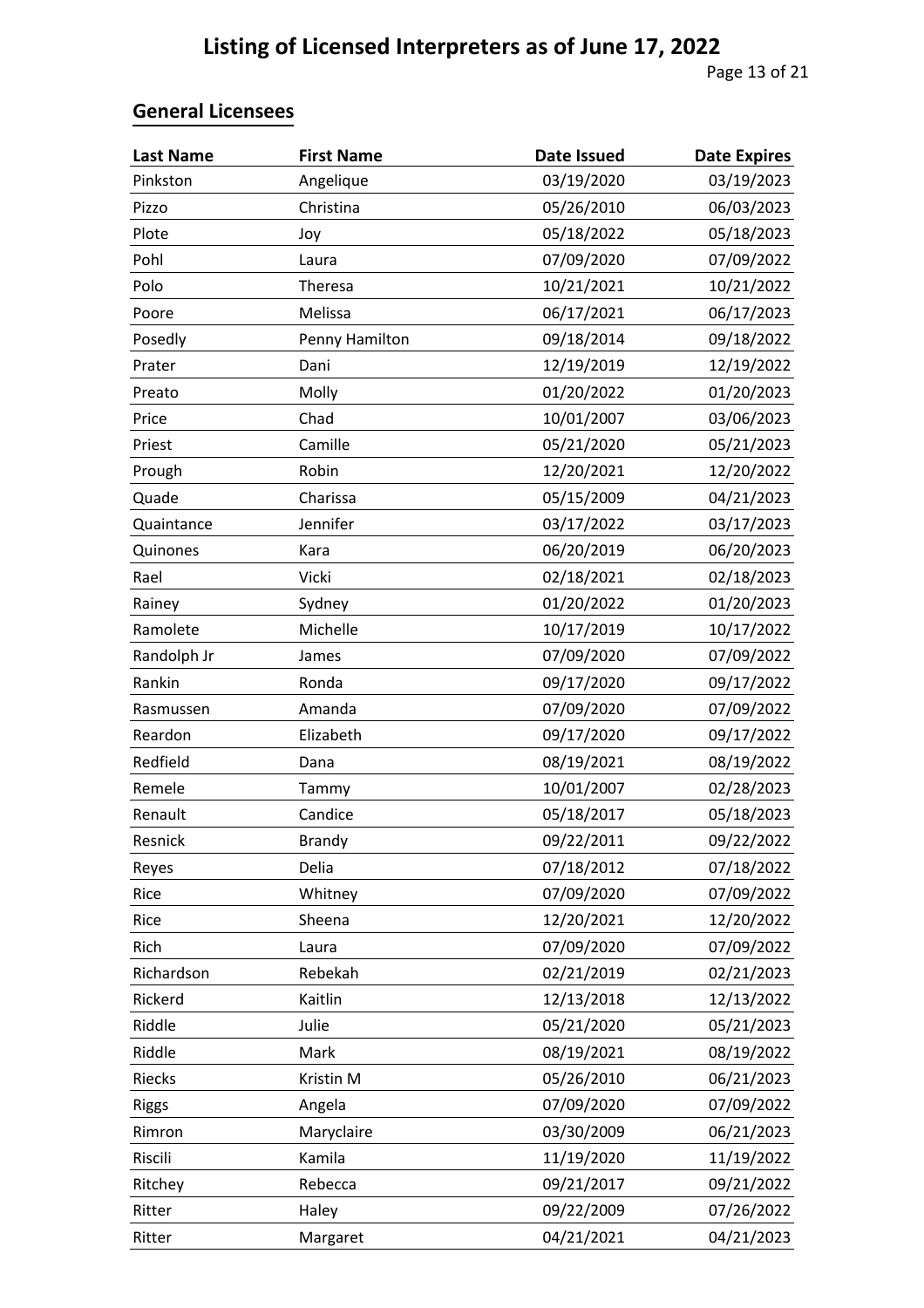| <b>Last Name</b>    | <b>First Name</b> | <b>Date Issued</b> | <b>Date Expires</b> |
|---------------------|-------------------|--------------------|---------------------|
| Robbins             | Judith            | 10/01/2007         | 09/11/2022          |
| Robinson            | Jacqueline        | 04/20/2020         | 04/20/2023          |
| Rodriguez           | Laura             | 07/09/2020         | 07/09/2022          |
| Rogers              | Jennifer          | 09/17/2020         | 09/17/2022          |
| Roldan-Hoppes       | Jennifer          | 07/22/2009         | 07/03/2022          |
| Roles               | Julie             | 09/09/2008         | 10/16/2022          |
| Roman               | Peter             | 07/21/2016         | 07/21/2022          |
| Roman               | Gretchen          | 07/24/2014         | 07/24/2022          |
| Roose               | Andrea            | 01/20/2011         | 01/20/2023          |
| Rowe                | Bryon             | 06/20/2019         | 06/20/2023          |
| Roy                 | Colleen           | 05/18/2022         | 05/18/2023          |
| Runge               | Robin             | 01/25/2010         | 08/12/2022          |
| Russell             | Adam              | 10/01/2007         | 08/03/2022          |
| Russell             | Jodi              | 07/24/2014         | 07/24/2022          |
| Ryan                | <b>Brittany</b>   | 03/16/2017         | 03/16/2023          |
| Safay-Trolian       | Theresa           | 05/21/2020         | 05/21/2023          |
| Safranski           | Laura             | 06/30/2009         | 08/29/2022          |
| Sallee              | Sandra            | 05/21/2020         | 05/21/2023          |
| Salvador            | Connie            | 07/09/2020         | 07/09/2022          |
| Sanderson           | Jan               | 03/25/2009         | 01/18/2023          |
| Sapp                | Heather           | 01/19/2017         | 01/19/2023          |
| Saros               | September         | 02/15/2018         | 02/15/2023          |
| Satterfield         | Rebekah           | 10/17/2019         | 10/17/2022          |
| Satterlee           | Lauren            | 07/18/2012         | 07/18/2022          |
| Satterlee           | Julius            | 03/17/2022         | 03/17/2023          |
| Saulisberry-Barkley | Autumn            | 09/10/2015         | 09/10/2022          |
| Schilling           | Amy               | 12/20/2021         | 12/20/2022          |
| Schmidt             | Teresa            | 08/19/2021         | 08/19/2022          |
| Schneck             | Danielle          | 11/15/2012         | 11/15/2022          |
| Schodt              | Jaclyn            | 07/14/2011         | 07/14/2022          |
| Schoenleben         | <b>Brianna</b>    | 04/21/2021         | 04/21/2023          |
| Scholz              | Susan             | 10/21/2021         | 10/21/2022          |
| Schoonderwoerd      | Michelle          | 10/01/2007         | 06/22/2023          |
| Schripsema          | Sherri            | 10/01/2007         | 07/03/2022          |
| Schulman            | Lisa              | 09/18/2014         | 09/18/2022          |
| Schultz             | Kelly             | 11/15/2007         | 12/18/2022          |
| Schultz             | Thomas            | 03/13/2008         | 09/26/2022          |
| Schulze             | Darci             | 12/20/2021         | 12/20/2022          |
| Scott               | Shelly            | 11/17/2016         | 11/17/2022          |
| Seashols            | Kristin           | 10/01/2007         | 06/29/2022          |
| Seery               | Shaunda           | 01/27/2010         | 04/28/2023          |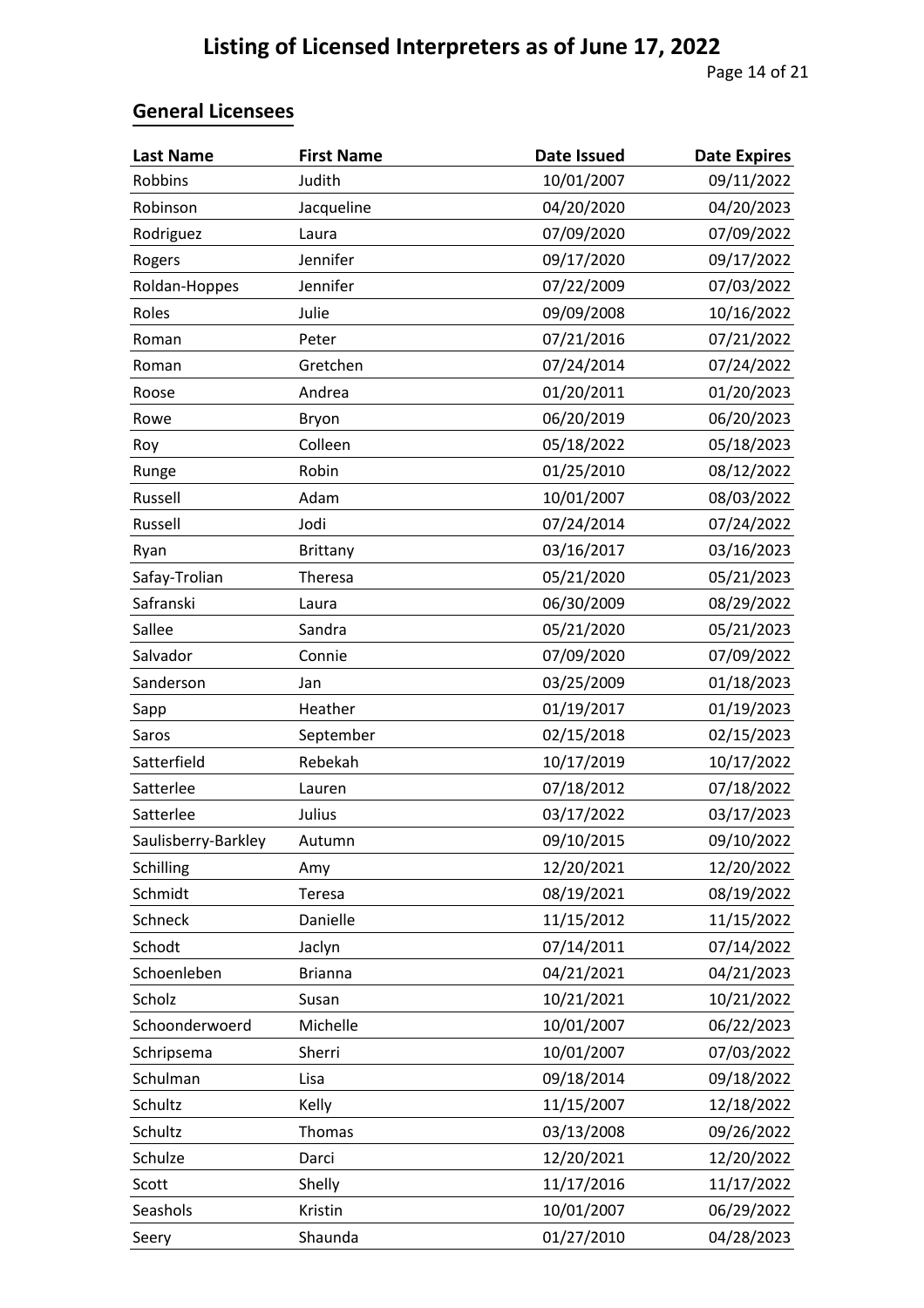| <b>Last Name</b> | <b>First Name</b> | <b>Date Issued</b> | <b>Date Expires</b> |
|------------------|-------------------|--------------------|---------------------|
| Seibold          | Esther            | 07/29/2009         | 09/08/2022          |
| Sendejo          | Audrey            | 12/19/2019         | 12/19/2022          |
| Shaw             | Randy (CDI)       | 12/20/2021         | 12/20/2022          |
| Shemash-Tourzman | Cathy             | 09/17/2020         | 09/17/2022          |
| Sherk            | Christine         | 09/21/2017         | 09/21/2022          |
| Shipley          | Shellie           | 08/22/2019         | 08/22/2022          |
| Shirek           | Marie             | 02/21/2019         | 02/21/2023          |
| Shockley         | Joy               | 03/19/2020         | 03/19/2023          |
| Shoults          | Krista            | 05/21/2020         | 05/21/2023          |
| Siksta           | Julie             | 08/19/2021         | 08/19/2022          |
| Silhavy          | Vicky             | 05/18/2022         | 05/18/2023          |
| Simmons Kaufman  | Sara              | 07/19/2010         | 09/08/2022          |
| Simon            | Melissa           | 09/11/2008         | 07/12/2022          |
| Sizemore         | Jessica           | 11/18/2010         | 11/18/2022          |
| Skjeveland       | Diane             | 12/19/2019         | 12/19/2022          |
| Smale            | Lindsey           | 05/21/2020         | 05/21/2023          |
| Smith            | Nathan            | 09/21/2017         | 09/21/2022          |
| Smith            | Robbie            | 09/16/2016         | 09/16/2022          |
| Smith            | Carmen            | 10/01/2007         | 03/04/2023          |
| Smith            | Trenda            | 04/18/2019         | 04/18/2023          |
| Smith            | Regina            | 08/22/2019         | 08/22/2022          |
| Smith            | Sarah             | 12/19/2019         | 12/19/2022          |
| Smith            | Rick              | 04/20/2020         | 04/20/2023          |
| Smith            | Tami              | 07/09/2020         | 07/09/2022          |
| Snelson          | Darlene           | 10/21/2021         | 10/21/2022          |
| Snyder           | Ellen             | 09/17/2020         | 09/17/2022          |
| Sollman          | Loycene           | 07/09/2020         | 07/09/2022          |
| Spann            | Cynthia           | 02/21/2019         | 02/21/2023          |
| Sposato          | Rebecca           | 06/20/2019         | 06/20/2023          |
| Steiner          | Kristy            | 04/20/2020         | 04/20/2023          |
| Stensel          | Jennifer          | 10/01/2007         | 01/21/2023          |
| Stevenson        | Beverlee          | 12/14/2017         | 12/14/2022          |
| Stone            | Caryn             | 04/18/2019         | 04/18/2023          |
| Stone            | Kaitlyn           | 12/19/2019         | 12/19/2022          |
| Stone            | <b>Brad</b>       | 08/19/2021         | 08/19/2022          |
| Strehlow         | Sarah             | 05/18/2017         | 05/18/2023          |
| <b>Stutts</b>    | Krystal           | 12/13/2018         | 12/13/2022          |
| Sullivan         | Linda             | 05/20/2009         | 04/13/2023          |
| Summitt          | Jessica           | 10/01/2007         | 06/20/2022          |
| Sutton           | Lori              | 08/19/2021         | 08/19/2022          |
| Swartz           | Eleanor           | 04/20/2020         | 04/20/2023          |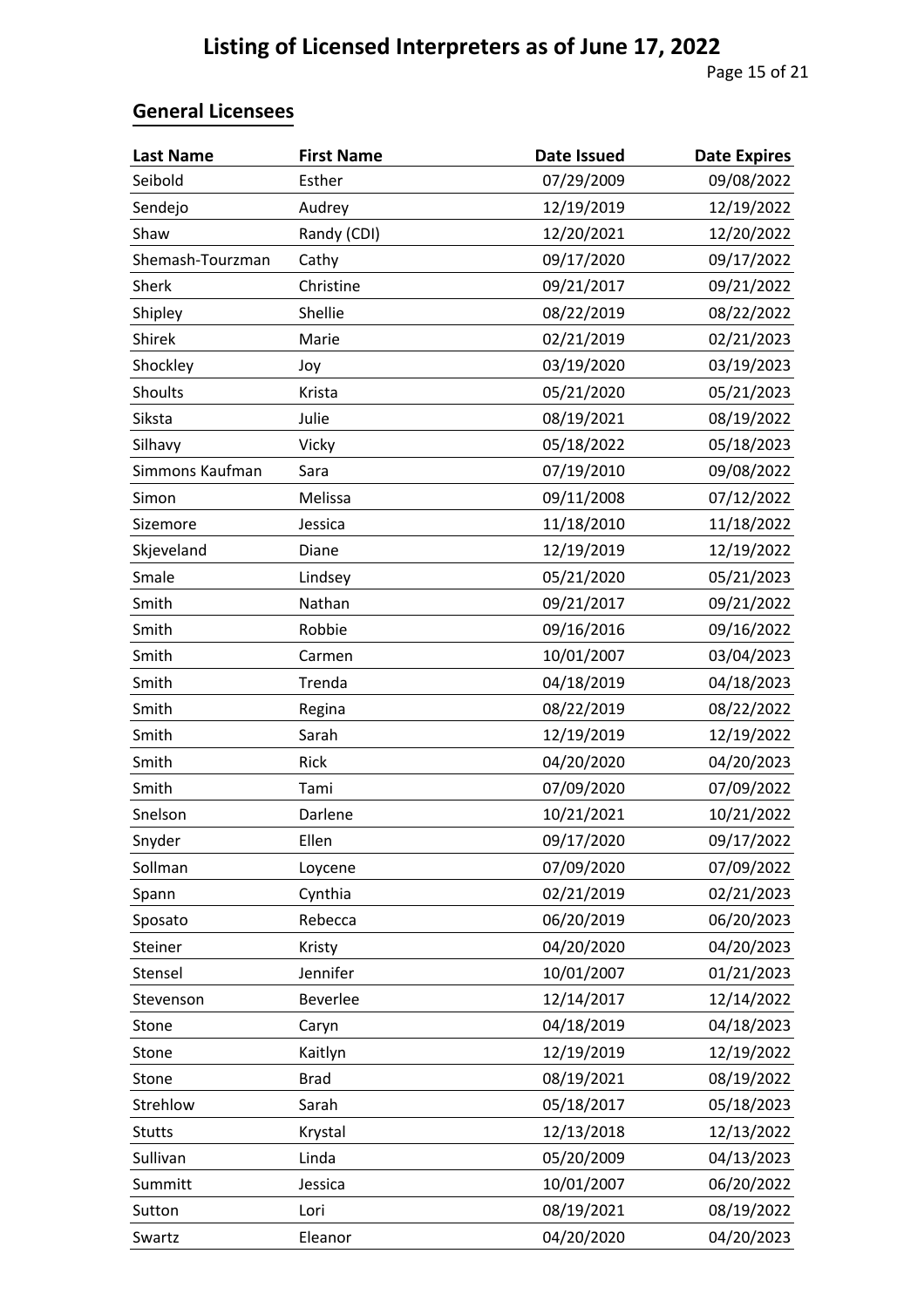| <b>Last Name</b> | <b>First Name</b> | <b>Date Issued</b> | <b>Date Expires</b> |
|------------------|-------------------|--------------------|---------------------|
| Swenson          | Lisa              | 12/18/2008         | 03/05/2023          |
| Talbott          | Douglas           | 05/19/2016         | 05/19/2023          |
| Taylor           | D. Schatzi        | 07/16/2015         | 07/16/2023          |
| Tegni            | Luciano           | 05/21/2020         | 05/21/2023          |
| Terry            | Mary              | 05/21/2020         | 05/21/2023          |
| Teslow           | Rebecca           | 09/22/2011         | 09/22/2022          |
| <b>Tessier</b>   | Anna              | 03/17/2022         | 03/17/2023          |
| Thompson         | Richard           | 11/16/2017         | 11/16/2022          |
| Thompson         | Kendra            | 01/07/2021         | 01/07/2023          |
| Thuesen          | Randy             | 03/17/2022         | 03/17/2023          |
| Tisdale          | Carmellla         | 08/16/2018         | 08/16/2022          |
| Toone            | Celinda           | 10/29/2007         | 02/28/2023          |
| Tozer            | Scott             | 04/19/2018         | 04/19/2023          |
| Trueblood        | Linda             | 05/21/2020         | 05/21/2023          |
| Trujillo         | Tara              | 05/19/2016         | 05/19/2023          |
| Tucker           | Darcy J           | 09/16/2016         | 09/16/2022          |
| Turell           | Heather           | 09/17/2020         | 09/17/2022          |
| Tuttle           | Jeremy            | 05/15/2014         | 05/15/2023          |
| <b>Tynes</b>     | Thea              | 03/16/2017         | 03/16/2023          |
| Tzolov           | Debby             | 07/09/2020         | 07/09/2022          |
| Umlauf           | Sharon            | 07/09/2020         | 07/09/2022          |
| Updegraff        | Melanie           | 08/22/2019         | 08/22/2022          |
| Valcarce         | Nicole            | 05/18/2022         | 05/18/2023          |
| Varner           | Melissa           | 03/18/2010         | 04/08/2023          |
| Vaughan          | Nolan             | 02/21/2019         | 02/21/2023          |
| Vick             | Zachary           | 10/01/2007         | 07/27/2022          |
| Vidrio           | Cynthia           | 11/18/2010         | 11/18/2022          |
| von Folmar       | <b>Bryan</b>      | 11/16/2017         | 11/16/2022          |
| Voreck           | Robin             | 10/01/2007         | 08/28/2022          |
| Voss             | Jamie             | 12/19/2019         | 12/19/2022          |
| Waldron          | Lorelei           | 08/22/2019         | 08/22/2022          |
| Wallis           | Emily             | 06/20/2019         | 06/20/2022          |
| Walsh            | Cindy             | 12/15/2009         | 10/07/2022          |
| Walsh-Knueppel   | Linn              | 03/23/2009         | 10/17/2022          |
| Walters          | Antwan            | 12/20/2021         | 12/20/2022          |
| Ward             | Stacy             | 05/19/2011         | 05/19/2023          |
| Wardrop          | Lindi             | 06/20/2019         | 06/20/2022          |
| Warren           | Darlene           | 04/21/2021         | 04/21/2023          |
| Washington       | Marilyn           | 02/03/2010         | 11/23/2022          |
| Watson           | Melissa           | 06/17/2021         | 06/17/2023          |
| Watton           | Katrina           | 08/22/2019         | 08/22/2022          |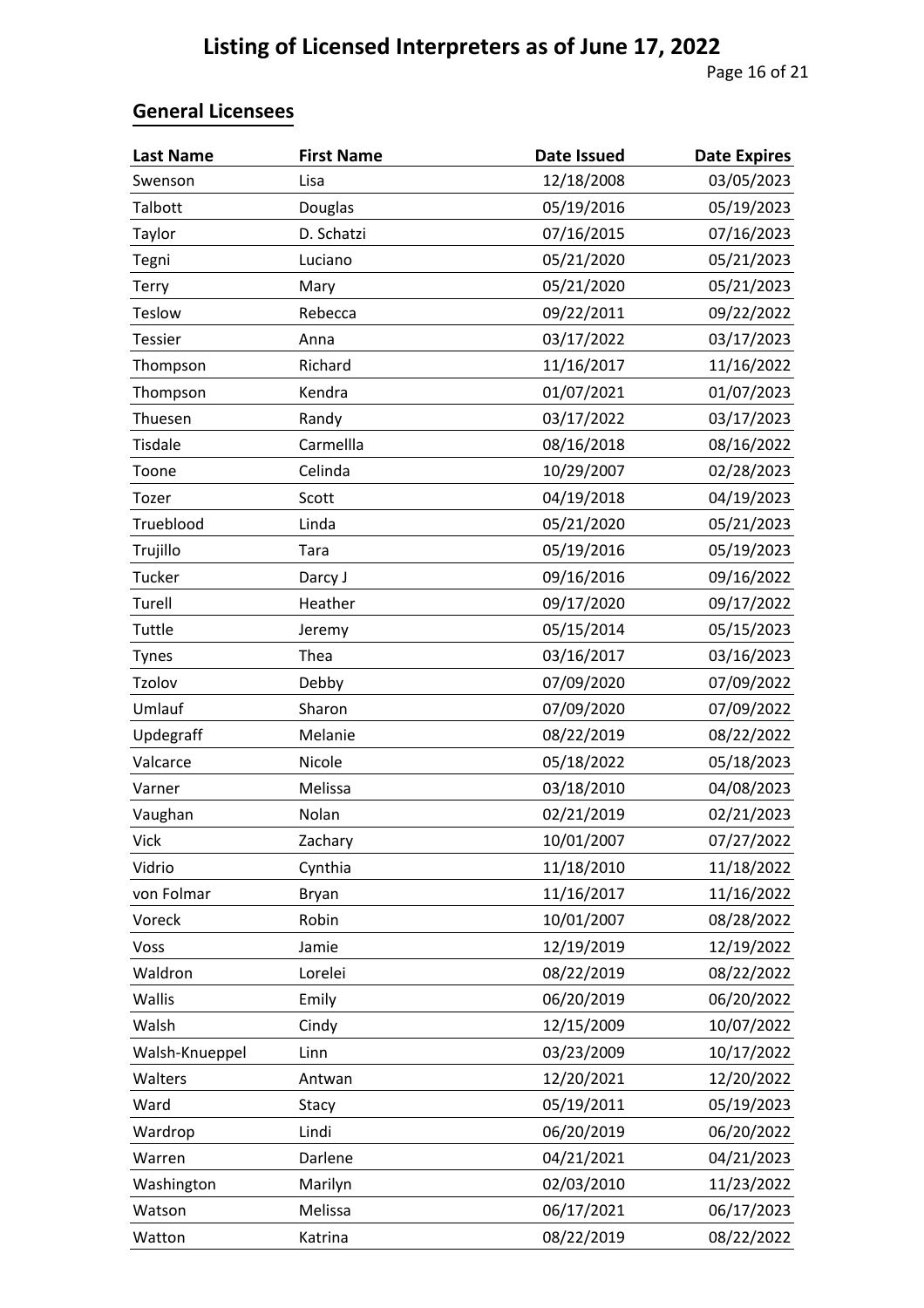| <b>Last Name</b> | <b>First Name</b> | <b>Date Issued</b> | <b>Date Expires</b> |
|------------------|-------------------|--------------------|---------------------|
| Wecker           | Sabine            | 10/21/2021         | 10/21/2022          |
| Weigel           | Amy               | 08/19/2021         | 08/19/2022          |
| Weimer           | Valerie           | 01/20/2022         | 01/20/2023          |
| Weirick          | Whitney           | 07/20/2010         | 02/28/2023          |
| Weiss            | Diane             | 12/19/2019         | 12/19/2022          |
| Weld-Dalles      | Janilynn          | 09/17/2020         | 09/17/2022          |
| Wendt            | Cheryl            | 08/22/2019         | 08/22/2022          |
| Werstler         | Lauren            | 11/19/2020         | 11/19/2022          |
| Werth            | Jesse             | 10/01/2007         | 05/27/2023          |
| Wheeler          | Sarah             | 12/19/2019         | 12/19/2022          |
| White            | Richard           | 02/18/2021         | 02/18/2023          |
| Whitman          | Kim               | 04/20/2020         | 04/20/2023          |
| Whitmeyer        | Kendall           | 01/20/2022         | 01/20/2023          |
| Whitt-Trevino    | Melanie           | 03/17/2011         | 03/17/2023          |
| Whyman           | Jennifer          | 06/14/2018         | 06/14/2023          |
| Wilber           | Kacy              | 02/18/2021         | 02/18/2023          |
| Wilcox           | Karen             | 11/16/2017         | 11/16/2022          |
| Wild             | April             | 09/16/2016         | 09/16/2022          |
| Williams         | Elizabeth         | 01/25/2010         | 02/25/2023          |
| Williams         | Jill              | 11/18/2010         | 11/18/2022          |
| Williams         | Jennifer          | 07/16/2015         | 07/16/2022          |
| Williams         | Haley             | 02/21/2019         | 02/21/2023          |
| Williams         | Tracy             | 08/17/2020         | 08/17/2022          |
| Willis           | Correne           | 05/18/2022         | 05/18/2023          |
| Wilmoth          | Elizabeth         | 10/21/2021         | 10/21/2022          |
| Winters          | Kimberly          | 08/17/2020         | 08/17/2022          |
| Wisbaum          | Vanessa           | 10/01/2007         | 05/29/2023          |
| Wisbey           | Mary              | 10/18/2018         | 10/18/2022          |
| Wise             | Dawn              | 10/01/2007         | 07/19/2022          |
| Wiseman          | Christine         | 10/01/2007         | 08/14/2022          |
| Withrow          | Amy               | 05/21/2020         | 05/21/2023          |
| Witte            | Catherine         | 09/16/2010         | 09/16/2022          |
| Wittman          | Amanda            | 03/17/2022         | 03/17/2023          |
| Wolfe            | Lisa              | 11/15/2012         | 11/15/2022          |
| Worden           | Erin              | 02/21/2019         | 02/21/2023          |
| Worthen          | Caroline          | 09/22/2011         | 09/22/2022          |
| Wright           | Marsha            | 08/22/2019         | 08/22/2022          |
| Wylie            | Seychelle         | 08/19/2021         | 08/19/2022          |
| Wys              | Corey             | 09/17/2020         | 09/17/2022          |
| Yaddaw           | Michele           | 12/14/2017         | 12/14/2022          |
| Yarnell          | Hilarie           | 05/21/2020         | 05/21/2023          |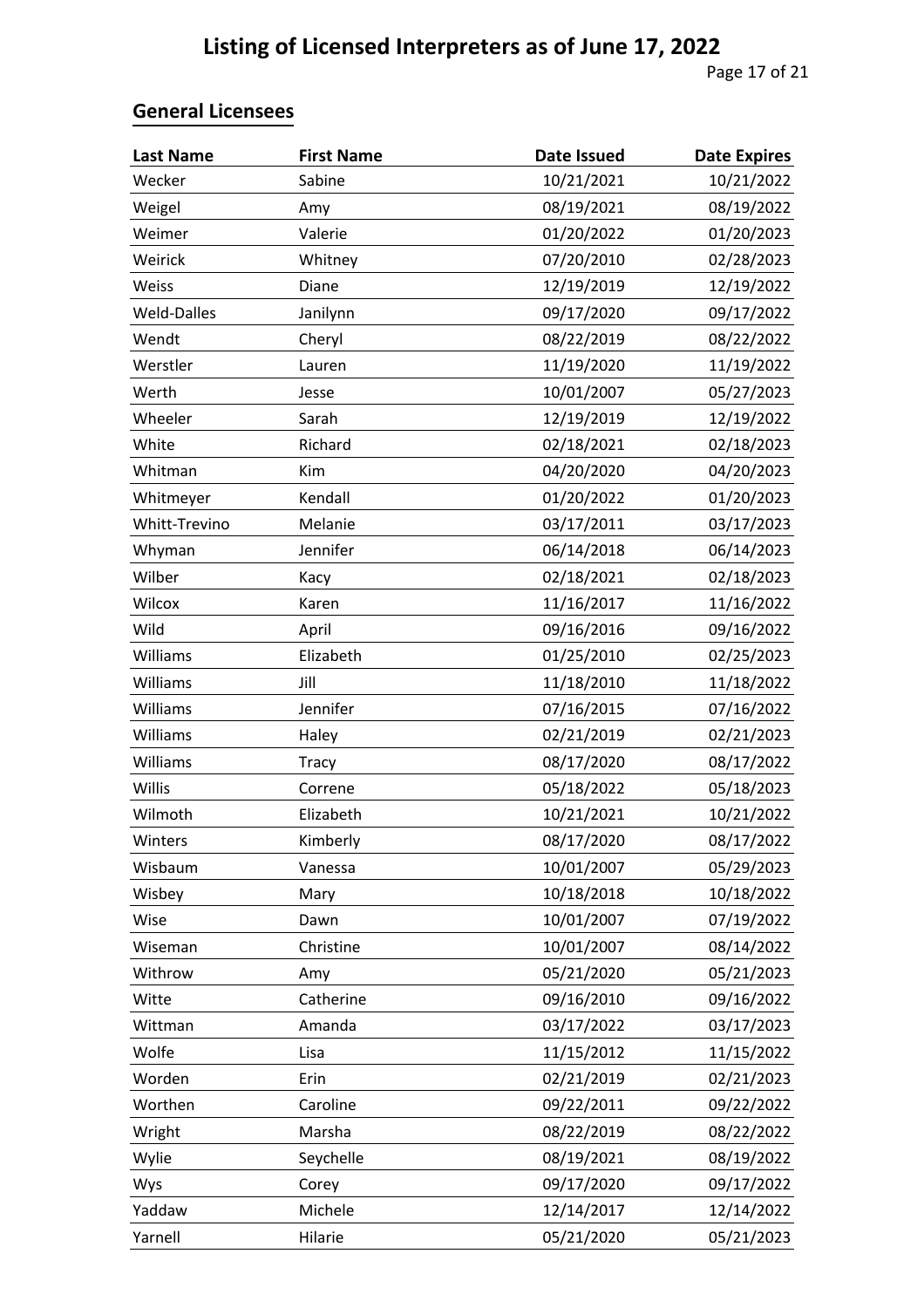Page 18 of 21

#### **General Licensees**

| <b>Last Name</b> | <b>First Name</b> | <b>Date Issued</b> | <b>Date Expires</b> |
|------------------|-------------------|--------------------|---------------------|
| Yoder            | Myron             | 09/16/2016         | 09/16/2022          |
| Young            | Dina              | 09/22/2011         | 09/22/2022          |
| Young            | <b>Nicole</b>     | 08/16/2018         | 08/16/2022          |
| Young            | Katie             | 01/07/2021         | 01/07/2023          |
| Young            | Helen             | 10/21/2021         | 10/21/2022          |
| Young            | Laura             | 10/21/2021         | 10/21/2022          |
| Zabka            | Joan              | 01/20/2022         | 01/20/2023          |
| Zalucki          | Brandi            | 02/18/2021         | 02/18/2023          |
| Zenizo           | Amy               | 09/09/2008         | 10/12/2022          |
| Zenkus           | Kristine          | 04/20/2020         | 04/20/2023          |
| Zering           | Sally             | 10/01/2007         | 07/09/2022          |
| Zerrusen         | Katherine         | 07/09/2020         | 07/09/2022          |
| Zhang            | Sou Meme          | 07/28/2009         | 02/23/2023          |
| Zinsky           | Lentha            | 12/20/2021         | 12/20/2022          |
| Zullo            | Rebecca           | 10/01/2007         | 01/24/2023          |

## **Legal-A Licensees**

| <b>Last Name</b> | <b>First Name</b> | <b>Date Issued</b> | <b>Date Expires</b> |
|------------------|-------------------|--------------------|---------------------|
| Alexander        | Jacob             | 01/20/2022         | 01/20/2023          |
| Andrew           | LaVona            | 09/16/2016         | 09/16/2022          |
| Aragon           | Holly             | 10/01/2007         | 03/08/2023          |
| <b>Baesler</b>   | Raymond           | 07/24/2014         | 07/24/2022          |
| Bond             | Victoria          | 07/16/2015         | 07/16/2022          |
| Bove             | Michael           | 07/21/2016         | 07/21/2022          |
| <b>Bradley</b>   | Leprintess        | 09/10/2015         | 09/10/2022          |
| <b>Brunson</b>   | Jeremy            | 05/19/2011         | 05/19/2023          |
| Donnel           | Heather           | 10/01/2007         | 09/19/2022          |
| Furcini          | Tara              | 05/25/2010         | 12/06/2022          |
| Gingras          | Candis            | 05/19/2011         | 05/19/2023          |
| Greene           | Daniel            | 07/21/2016         | 07/21/2022          |
| Hank-Tomlinson   | Patti             | 11/15/2012         | 11/15/2022          |
| Hill             | Sarah             | 07/21/2016         | 07/21/2023          |
| Horn             | Joni              | 10/01/2007         | 01/16/2023          |
| Kautzky          | Diana             | 01/07/2021         | 01/07/2023          |
| Kellems          | Windy             | 05/25/2010         | 06/23/2022          |
| Key              | Jennifer          | 09/10/2015         | 09/10/2022          |
| Lani             | Tamar             | 08/19/2021         | 08/19/2022          |
| Marin            | Jasmine           | 07/24/2014         | 07/24/2022          |
| Masek            | Gail              | 05/15/2008         | 03/07/2023          |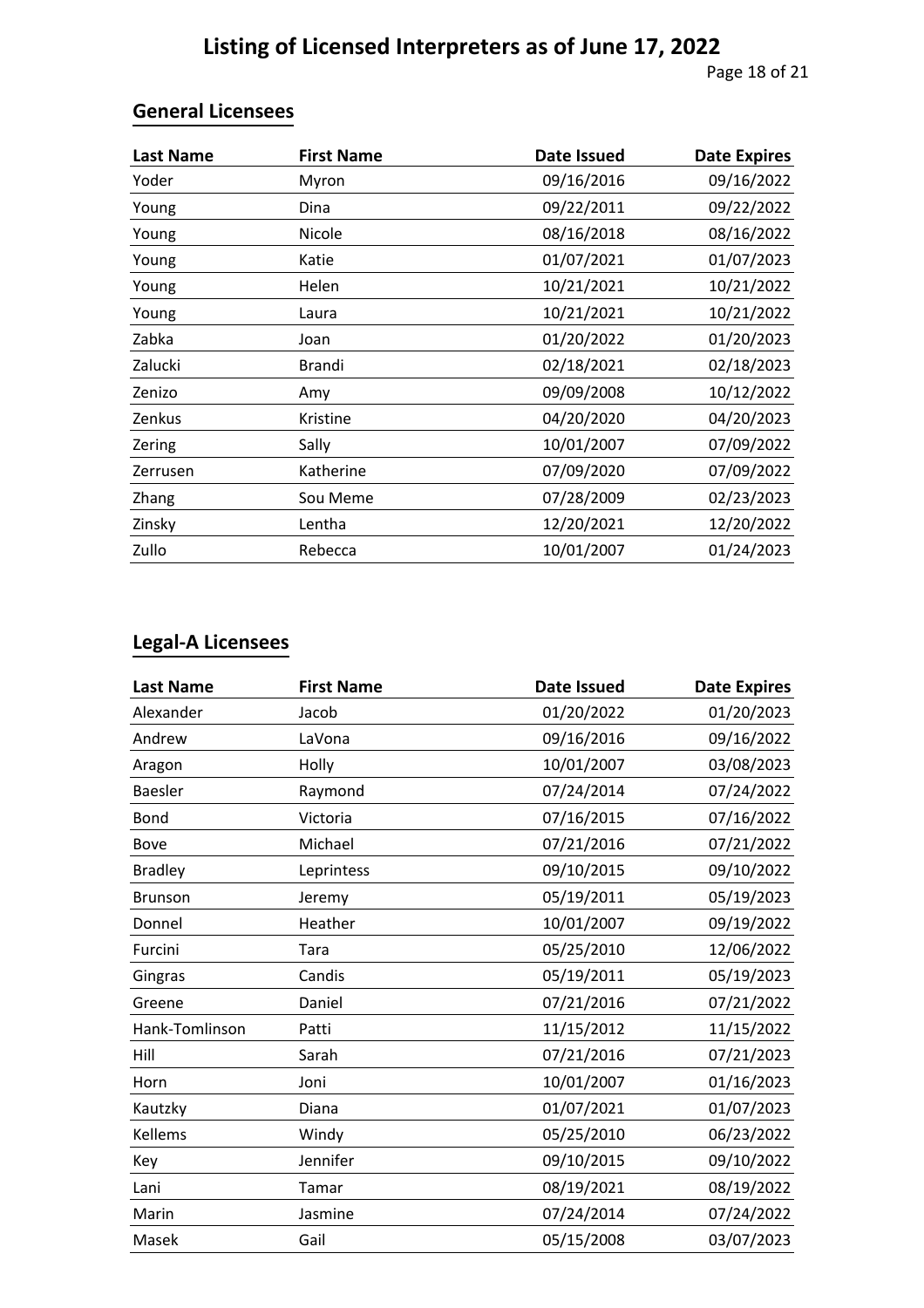Page 19 of 21

## **Legal-A Licensees**

| <b>Last Name</b> | <b>First Name</b> | <b>Date Issued</b> | <b>Date Expires</b> |
|------------------|-------------------|--------------------|---------------------|
| <b>McLaws</b>    | Dustin            | 01/09/2014         | 01/09/2023          |
| Meriwether       | Lillian           | 10/01/2007         | 09/19/2022          |
| Monahan          | Michelle          | 10/01/2007         | 02/22/2023          |
| Morse            | Jennifer          | 10/01/2007         | 07/20/2022          |
| Nelson           | Kirsten           | 01/09/2014         | 01/09/2023          |
| Perry            | Lisa              | 03/20/2014         | 03/20/2023          |
| Raffoul          | Jodi              | 11/17/2016         | 11/17/2022          |
| Reveles          | Eduardo           | 03/17/2022         | 03/17/2023          |
| Schleicher       | Jillian           | 02/21/2019         | 02/21/2023          |
| Schulze          | Andrea            | 10/01/2007         | 08/09/2022          |
| Skinner          | Jerriann          | 07/18/2012         | 07/18/2022          |
| Smith            | Michael           | 09/16/2016         | 09/16/2022          |
| Smith            | Leatrice          | 10/01/2007         | 04/08/2023          |
| Solomon          | Sandra            | 01/21/2016         | 01/21/2023          |
| Spencer          | Sharon            | 07/09/2020         | 07/09/2022          |
| Swartz           | Daniel            | 05/19/2016         | 05/19/2023          |
| Tavormina        | Marie             | 04/28/2009         | 06/18/2023          |
| Thayer           | Colleen (CDI+)    | 03/16/2017         | 03/16/2023          |
| Thrash           | <b>Barbara</b>    | 12/13/2018         | 12/13/2022          |
| Volk             | Cindy             | 10/01/2007         | 07/18/2022          |
| Welch            | April             | 09/20/2012         | 09/20/2022          |
| Wetzler          | D. Denise         | 10/01/2007         | 12/11/2022          |
| Yocom            | Jessica           | 05/19/2016         | 05/19/2023          |

## **Legal-C Licensees**

| <b>Last Name</b> | <b>First Name</b> | <b>Date Issued</b> | <b>Date Expires</b> |
|------------------|-------------------|--------------------|---------------------|
| Caplette         | Michelle          | 01/19/2012         | 01/19/2023          |
| Dillard          | Kelly             | 07/24/2014         | 07/24/2022          |
| <b>Drewek</b>    | Amy               | 03/25/2010         | 03/04/2023          |
| Manahan          | Christina         | 07/24/2014         | 07/24/2022          |
| Montoya          | Kathryn           | 04/18/2019         | 04/18/2023          |
| Moore            | Mary Jane         | 11/20/2014         | 11/20/2022          |
| Moore            | Corinna           | 07/16/2015         | 07/16/2022          |
| Paccione         | Janelle           | 01/29/2015         | 01/29/2023          |
| Schoenberger     | Dawn              | 10/01/2007         | 03/12/2023          |
| Smith-Malinka    | Joanne            | 10/21/2021         | 10/21/2022          |
| Villarreal       | Maurita           | 10/21/2021         | 10/21/2022          |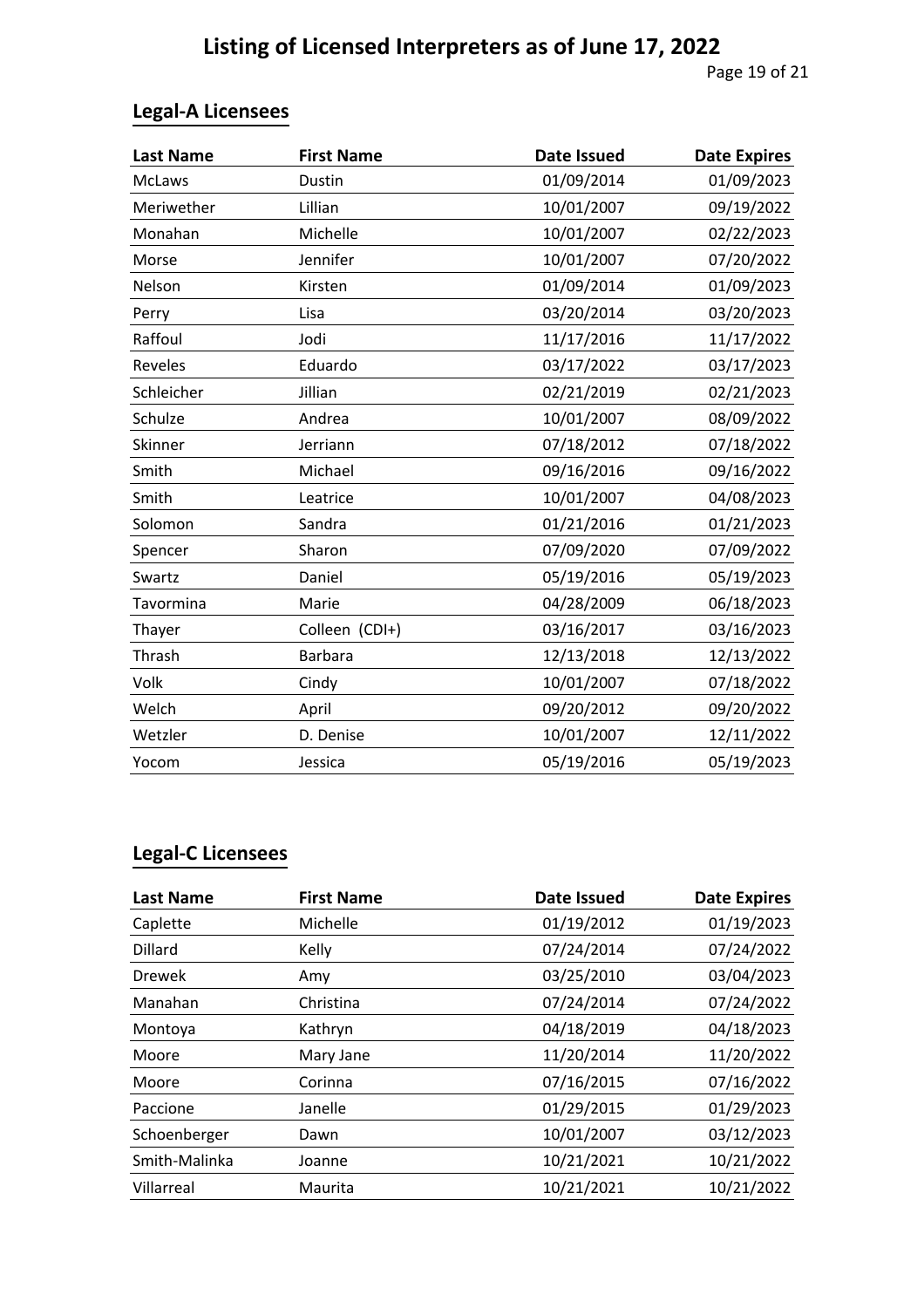# **Listing of Licensed Interpreters as of June 17, 2022**

Page 20 of 21

#### **Legal-D Licensees**

| Last Name    | <b>First Name</b> | <b>Date Issued</b> | <b>Date Expires</b> |
|--------------|-------------------|--------------------|---------------------|
| <b>Bove</b>  | Linda (CDI)       | 05/17/2012         | 05/17/2023          |
| Herbold      | Michelle (CDI)    | 01/25/2010         | 02/27/2023          |
| Saunders     | Delynn (CDI)      | 07/17/2008         | 04/04/2023          |
| Stone        | Deborah (CDI)     | 11/18/2010         | 11/18/2022          |
| <b>Tress</b> | Brenda (CDI)      | 09/16/2016         | 09/16/2022          |
| Wasisco      | Juliann (CDI)     | 09/19/2013         | 09/19/2022          |

#### **Provisional-B Licensees**

| Last Name      | <b>First Name</b> | Date Issued | <b>Date Expires</b> |
|----------------|-------------------|-------------|---------------------|
| Dees           | Akili             | 04/20/2020  | 04/20/2023          |
| Livingston     | Kimberly          | 05/18/2022  | 05/18/2023          |
| McNeil         | Mary              | 10/21/2021  | 10/21/2022          |
| Packard        | Megan             | 07/09/2020  | 07/09/2022          |
| <b>Theorin</b> | Rachael           | 07/20/2017  | 07/20/2022          |

#### **Provisional-C Licensees**

| <b>Last Name</b> | <b>First Name</b> | <b>Date Issued</b> | <b>Date Expires</b> |
|------------------|-------------------|--------------------|---------------------|
| Anderson         | Jan               | 02/21/2019         | 02/21/2023          |
| Atkins           | Wendi             | 09/21/2017         | 09/21/2022          |
| Connolly         | Victoria          | 06/20/2019         | 06/20/2022          |
| Dopp             | Tiana             | 07/20/2017         | 07/20/2022          |
| Farr             | Jaiden            | 11/19/2020         | 11/19/2022          |
| Gardea           | Melissa           | 12/13/2018         | 12/13/2022          |
| Gilray           | Keith             | 12/20/2021         | 12/20/2022          |
| <b>Hoskins</b>   | Sarah             | 03/19/2020         | 03/19/2023          |
| Imholz           | Allyson           | 06/20/2019         | 06/20/2023          |
| Kasperson        | Casey             | 11/19/2020         | 11/19/2022          |
| Mahoney          | <b>Brianna</b>    | 06/17/2021         | 06/17/2023          |
| O'Connor         | Megan             | 10/21/2021         | 10/21/2022          |
| Parker           | Elisa             | 11/19/2020         | 11/19/2022          |
| Sherman          | Tiffany           | 07/20/2017         | 07/20/2022          |
| Simon            | Paul              | 04/20/2020         | 04/20/2023          |
| Smelnick         | Jessica           | 01/20/2022         | 01/20/2023          |
| Stewart          | Jennifer          | 01/16/2020         | 01/16/2023          |
| Teachey          | Sherita           | 02/18/2021         | 02/18/2023          |
| Vaughn           | Victoria          | 02/15/2018         | 02/15/2023          |
| Waclawski        | Anna              | 12/13/2018         | 12/13/2022          |